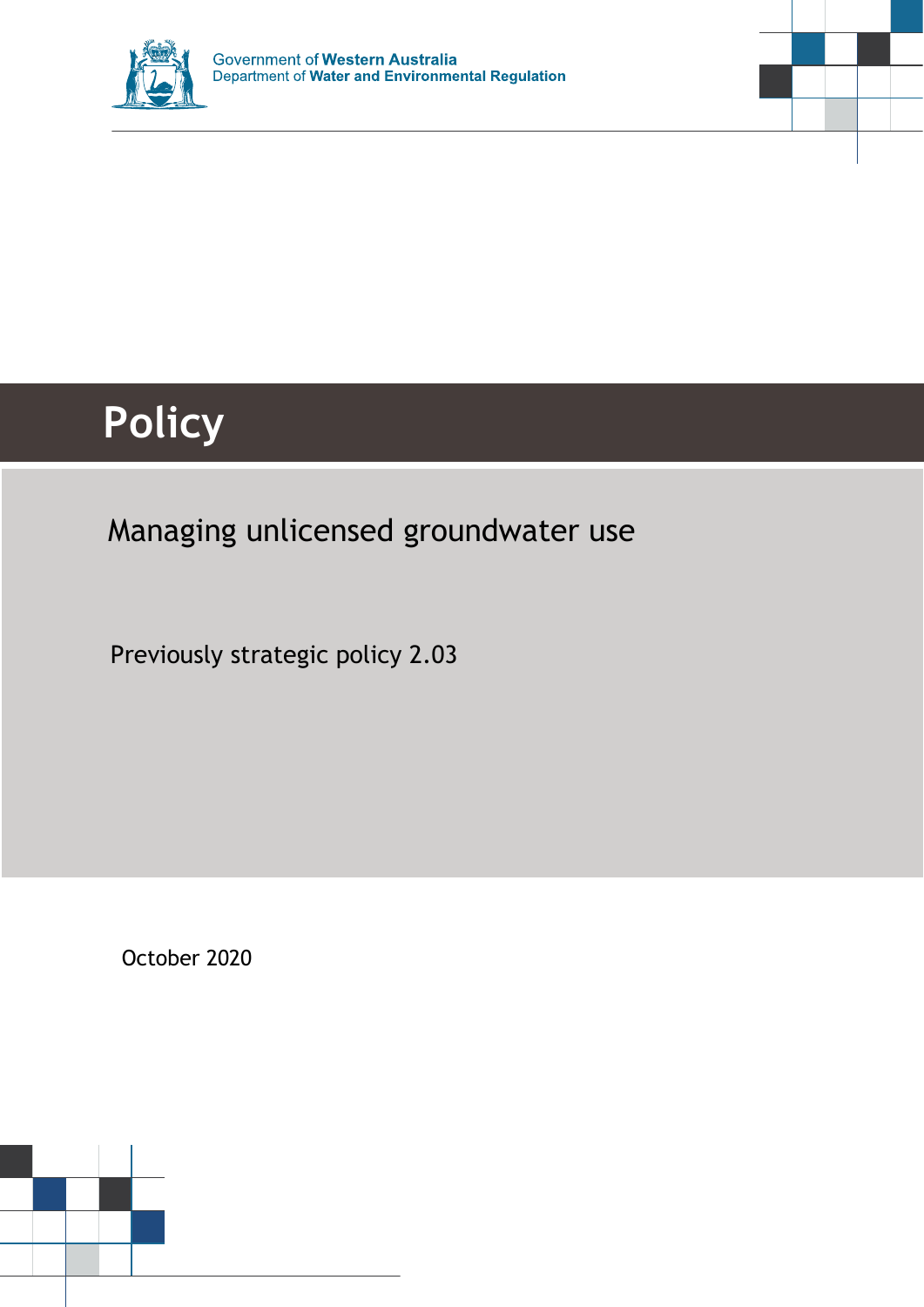Department of Water and Environmental Regulation 8 Davidson Terrace

Joondalup Western Australia 6027 Telephone +61 8 6364 7000 Facsimile +61 8 6364 7001

National Relay Service 13 36 77 www.dwer.wa.gov.au

© Government of Western Australia

#### September 2020

This work is copyright. You may download, display, print and reproduce this material in unaltered form only (retaining this notice) for your personal, non-commercial use or use within your organisation. Apart from any use as permitted under the *Copyright Act 1968*, all other rights are reserved. Requests and inquiries concerning reproduction and rights should be addressed to the Department of Water and Environmental Regulation.

#### FIRST 113739

For more information about this policy, contact: Principle Policy Officer, Water Policy branch

#### **Disclaimer**

This document has been published by the Department of Water and Environmental Regulation. Any representation, statement, opinion or advice expressed or implied in this publication is made in good faith and on the basis that the Department of Water and Environmental Regulation and its employees are not liable for any damage or loss whatsoever which may occur as a result of action taken or not taken, as the case may be in respect of any representation, statement, opinion or advice referred to herein. Professional advice should be obtained before applying the information contained in this document to particular circumstances.

This publication is available at [www.dwer.wa.gov.au](http://www.dwer.wa.gov.au/) or for those with special needs it can be made available in alternative formats such as audio, large print, or Braille.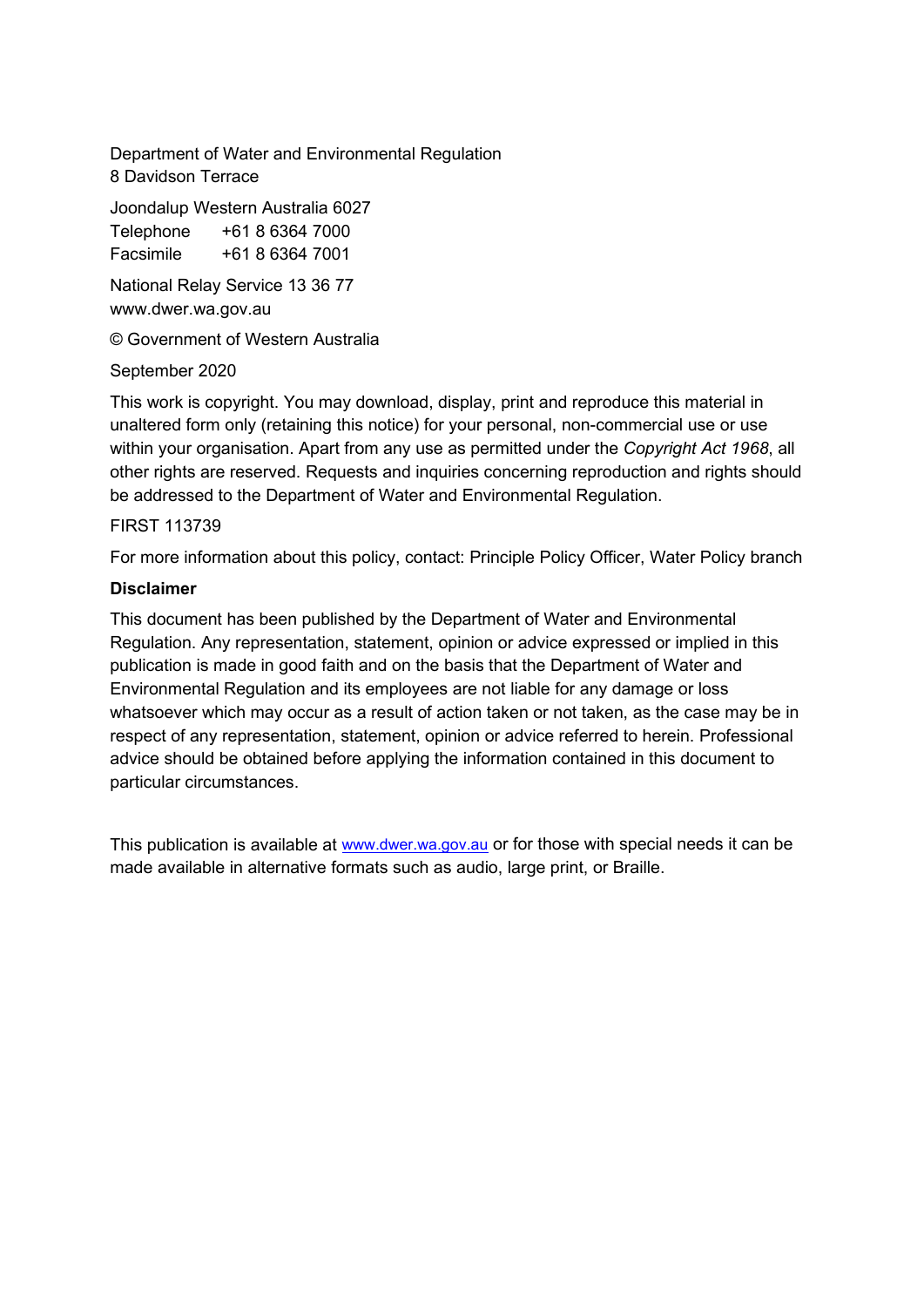

The Department of Water and Environmental Regulation (the department) has implemented a policy framework across all of its regulatory documents. The framework provides a clear and structured document hierarchy, which details how the department and its stakeholders should apply the different types of documents within the hierarchy.

As part of the implementation of this framework, this document has been updated with a new format to show how the document is classified within the framework.

The content of the document has not been changed and remains the department's position.

For more information on the policy framework refer to the department's website here: [www.dwer.wa.gov.au.](https://dwer.wa.gov.au/)

This document was previously published in December 2019.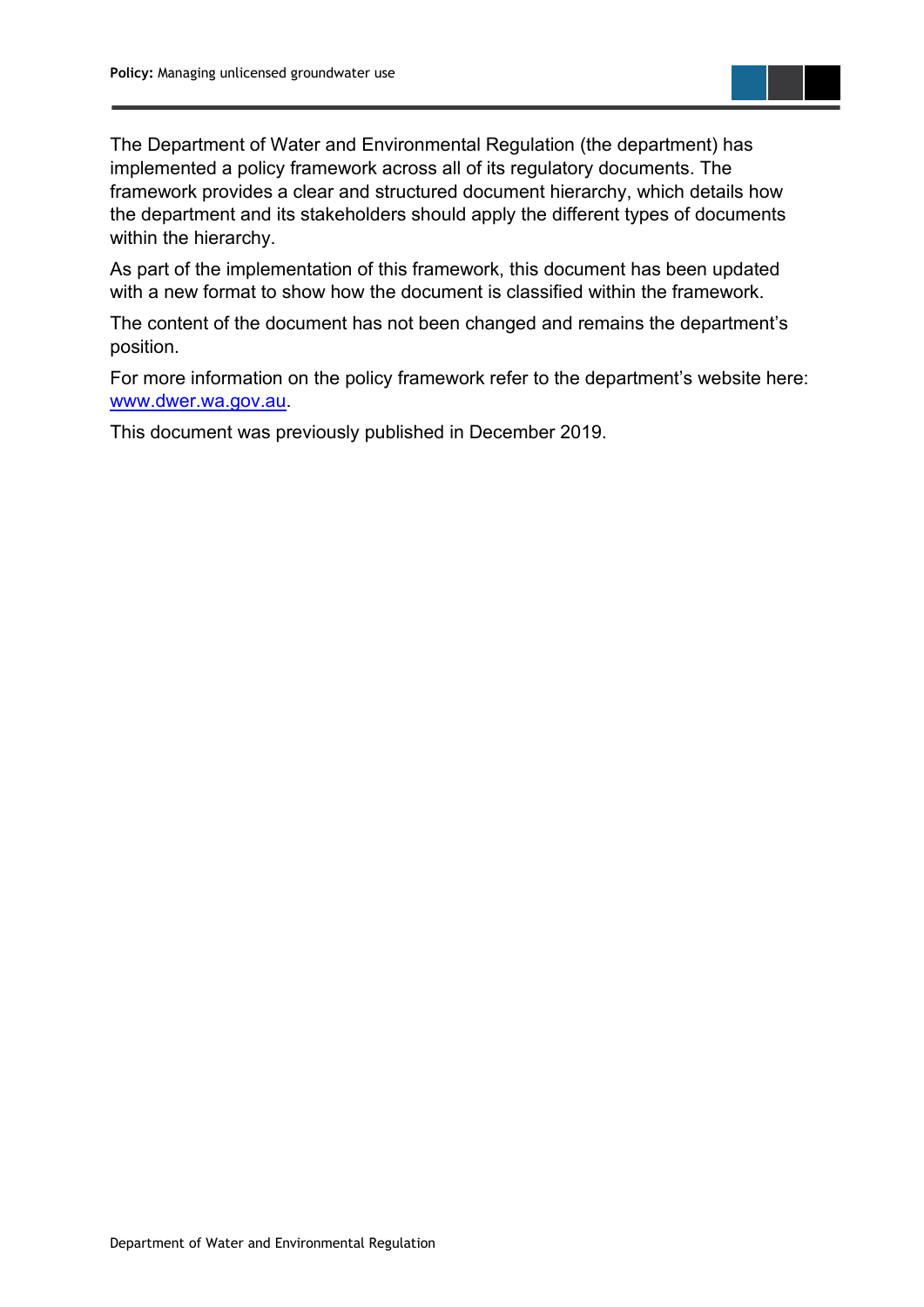

## <span id="page-3-0"></span>Summary

This policy outlines the Department of Water and Environmental Regulation's (the department) approach for managing unlicensed groundwater use.

Licensing the take and use of groundwater under the *Rights in Water and Irrigation Act 1914* (RIWI Act) is the main tool for managing the use of the state's groundwater resources. However, not all water taking activities are licensed. Licensing very low-yielding bores such as domestic or garden bores that have a minor impact on the groundwater resources is not cost-effective and may not deliver the desired management outcomes.

The department will manage unlicensed groundwater use through

- regulations
- public awareness and education campaigns
- working with industry
- where necessary, providing financial incentives.

The department will set aside sufficient water to account for the water taken from unlicensed groundwater users before allocations are made to licensed water users – thus ensuring sustainable outcomes.

The department will review regularly how it manages the unlicensed groundwater users and the resources they access. If management practices do not deliver the desired outcomes, or water resources are under significant stress, the department will increase its management effort. This may include introducing more regulations that, in specific areas, may require all groundwater users to be licensed.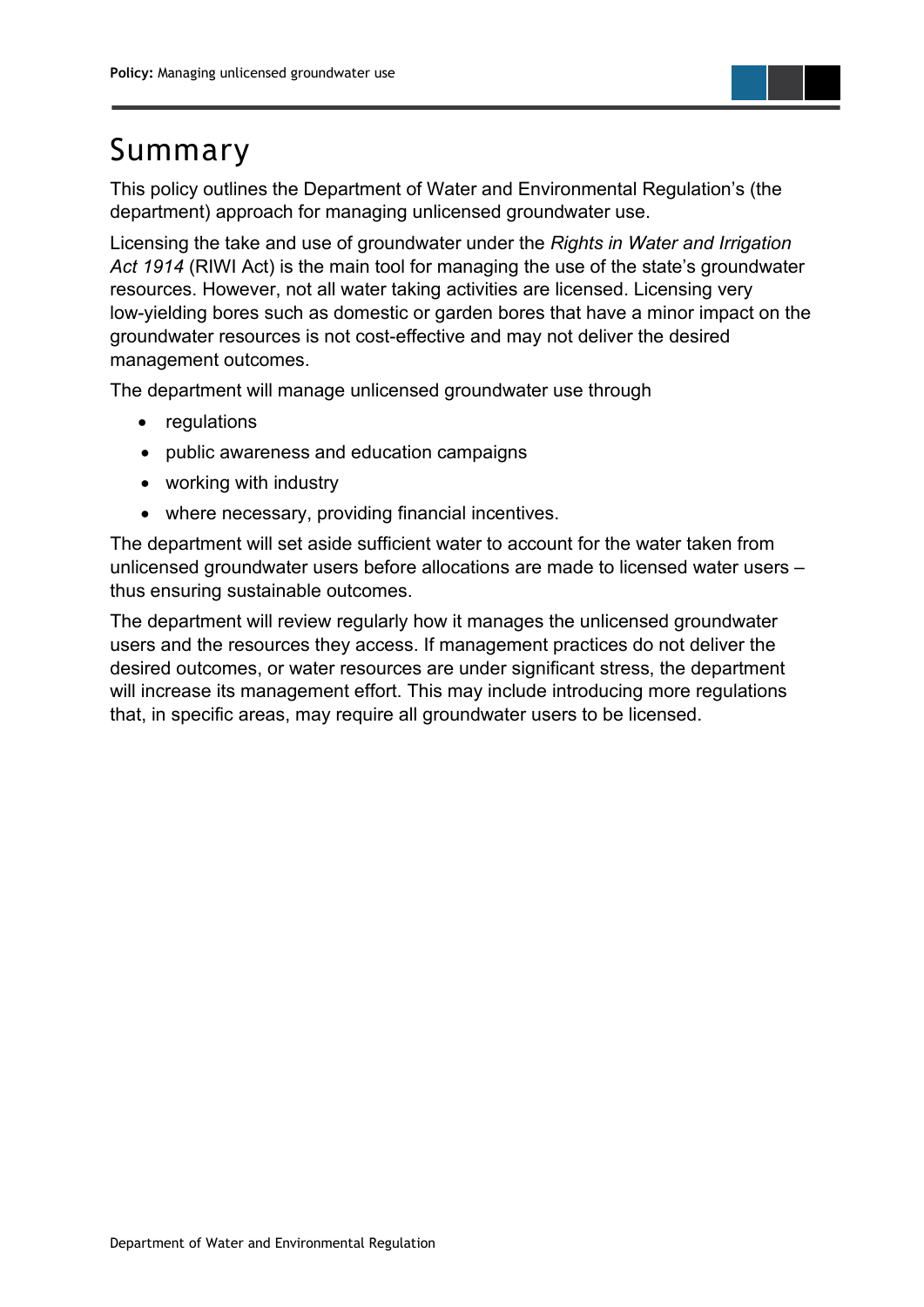

## Contents

| 1. |     |                                                       |  |
|----|-----|-------------------------------------------------------|--|
| 2. |     |                                                       |  |
|    | 2.1 |                                                       |  |
|    | 2.2 |                                                       |  |
|    | 2.3 |                                                       |  |
| 3. |     |                                                       |  |
|    | 3.1 |                                                       |  |
|    | 3.2 |                                                       |  |
|    |     |                                                       |  |
|    |     |                                                       |  |
|    |     |                                                       |  |
|    |     |                                                       |  |
|    |     |                                                       |  |
|    |     |                                                       |  |
|    | 3.3 |                                                       |  |
|    |     |                                                       |  |
|    |     |                                                       |  |
|    | 3.4 |                                                       |  |
|    |     |                                                       |  |
|    |     |                                                       |  |
|    |     |                                                       |  |
|    | 3.5 |                                                       |  |
|    | 3.6 | Setting aside water for unlicensed groundwater use 11 |  |
|    | 3.7 |                                                       |  |
|    | 3.8 |                                                       |  |
| 4. |     |                                                       |  |
|    |     |                                                       |  |
|    |     |                                                       |  |
|    |     |                                                       |  |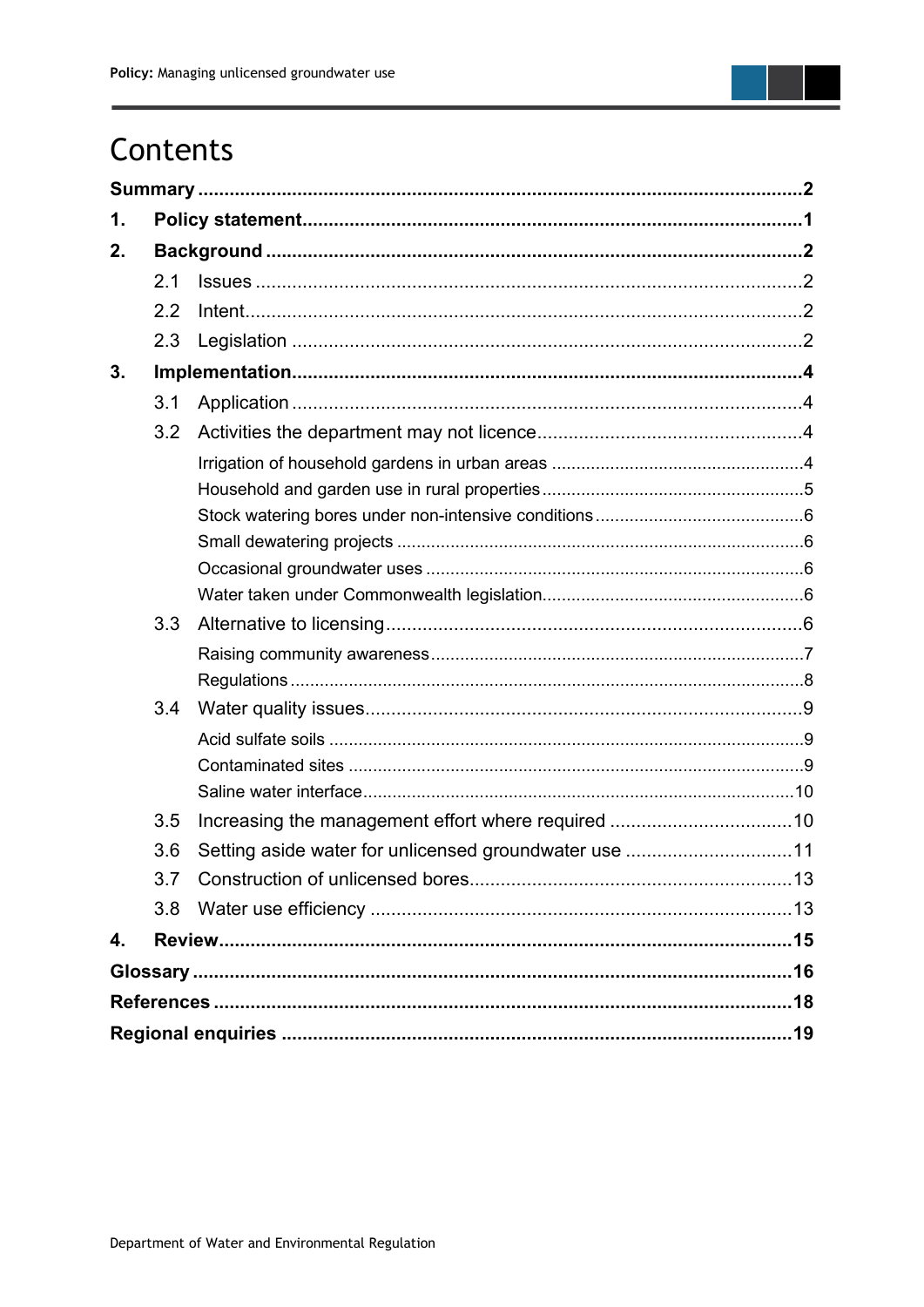

## Tables

## Figures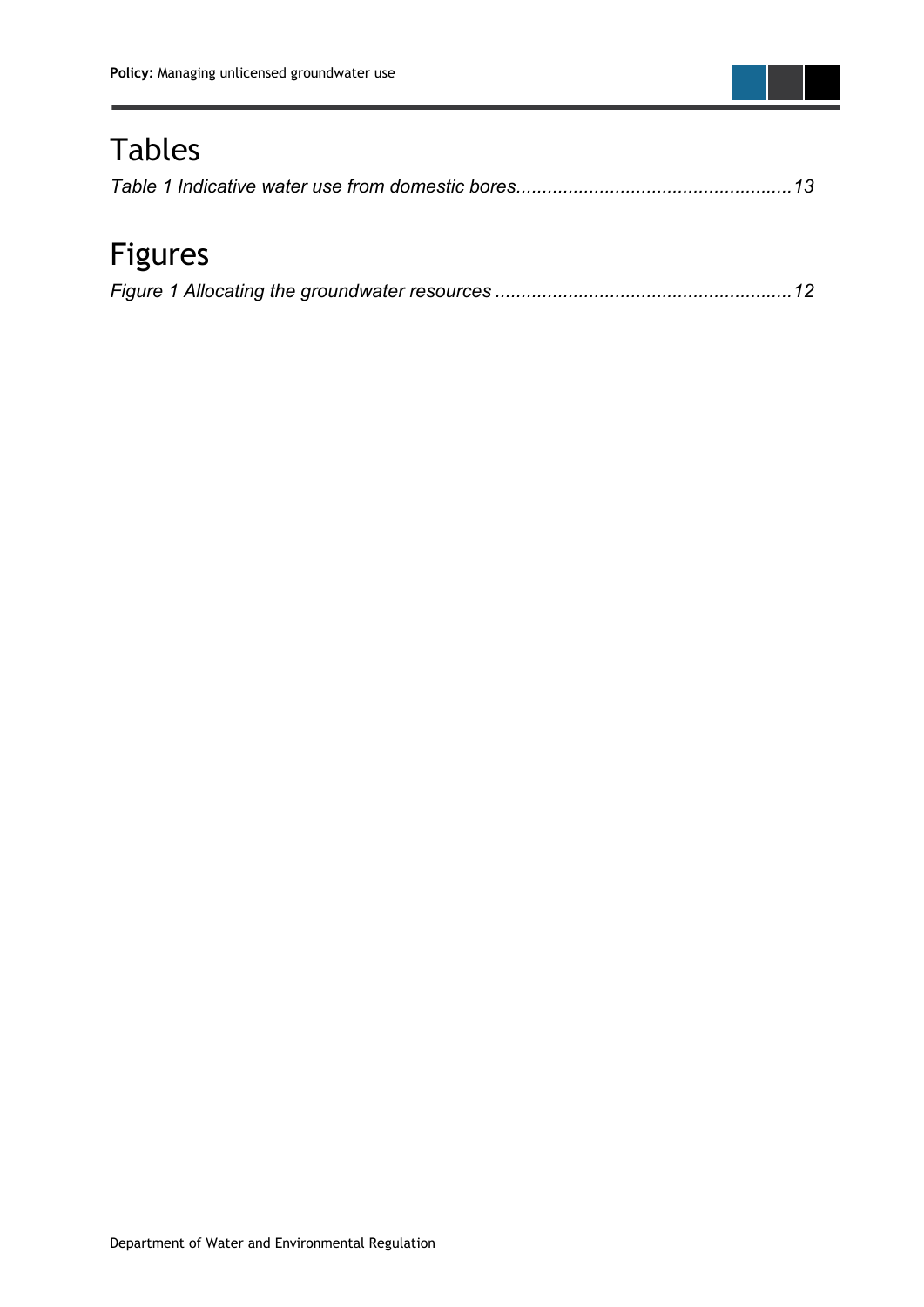

## <span id="page-6-0"></span>1. Policy statement

The department will tailor the effort of managing the state's water resources to the significance of those resources to the community, the environment they support and the desired management outcomes. As a result, not all groundwater users will be licensed. The department will manage unlicensed groundwater use to ensure that:

- groundwater resources are not overexploited
- risk to the environment and groundwater users is minimised
- public expectations of accessing the groundwater systems are met
- groundwater is utilised efficiently and effectively
- unlicensed groundwater use is accounted for.

It will do this by:

- raising public awareness of the issues associated with unlicensed use
- reserving a volume of water to account for unlicensed use
- drafting by-laws, and Orders in Council
- introducing water efficiency measures
- encouraging industry to adopt best management practices.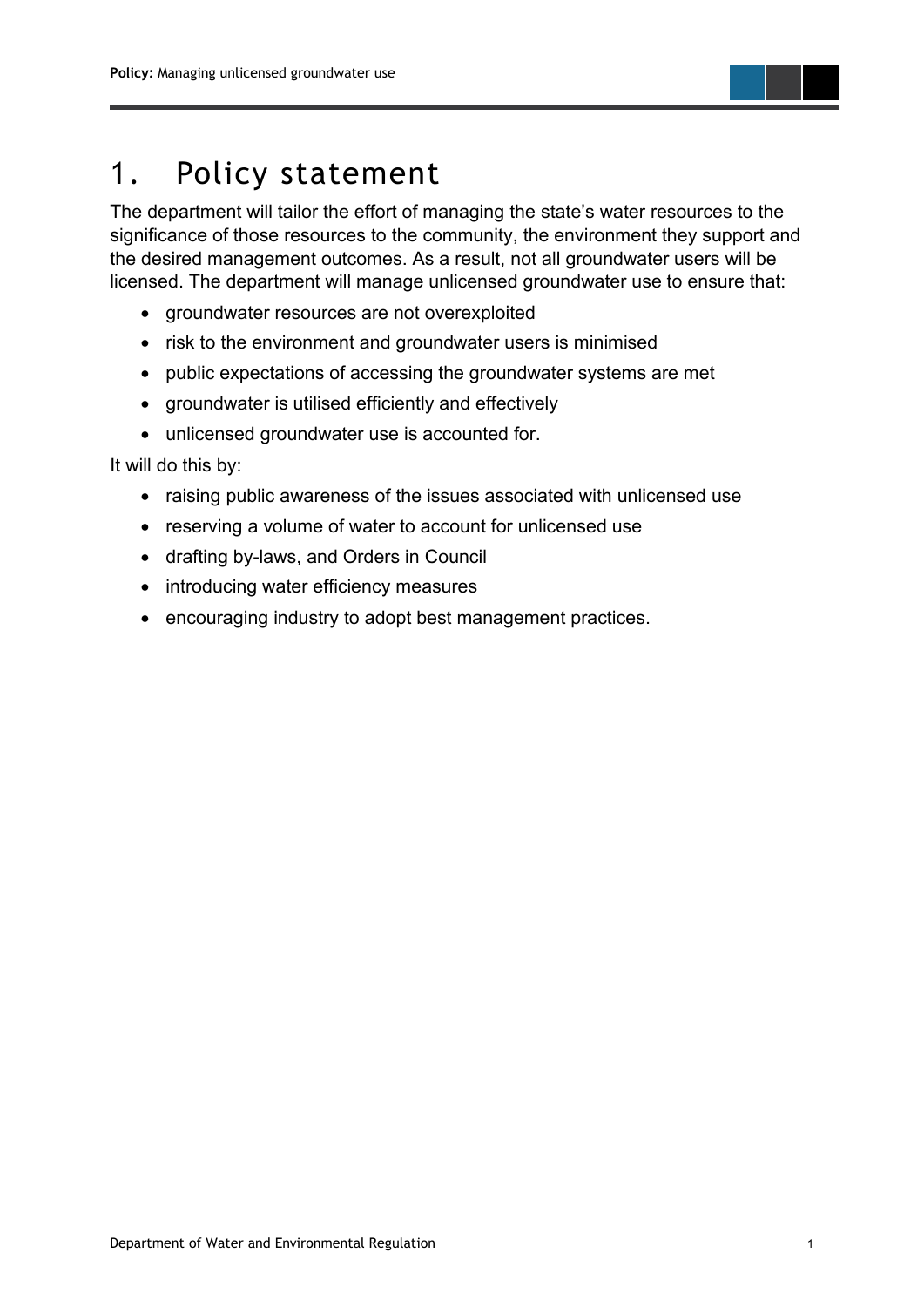

## <span id="page-7-0"></span>2. Background

#### <span id="page-7-1"></span>2.1 Issues

The department, the state's primary water resource management agency, ensures our water resources are managed effectively within sustainable limits. The department grants access to groundwater resources by granting licences under the RIWI Act. Licensing is appropriate to manage larger-scale commercial activities that are likely to have an impact on the local environment, but may not be the most suitable tool for managing other groundwater taking activities. For example, licensing may not be appropriate for very small groundwater users, such as domestic bore owners (that have a minor effect on the environment when compared with higher yielding bores) or for occasional water uses, such as firefighting.

There is also a community expectation that landowners will be able to access groundwater resources for domestic purposes with few restrictions. In addition, several Australian Government agencies are exempt from state legislation, such as the RIWI Act.

The department will adopt a variety of approaches to deliver desired management outcomes when managing unlicensed groundwater users. To be successful, these approaches must consider the activity to be managed and the characteristics of the local environment and hydrogeology.

#### <span id="page-7-2"></span>2.2 Intent

The policy outlines the department's position in managing and accounting for the unlicensed groundwater use in Western Australia (WA).

The intent of this policy is to meet sustainable outcomes by:

- identifying the types of activities the department may not license
- adapting management practices to specific groundwater resources and circumstances
- protecting the environment by ensuring the groundwater resources are not overexploited
- accounting for the groundwater drawn from unlicensed groundwater users
- ensuring that unlicensed groundwater users utilise the water responsibly
- ensuring the state's groundwater resources are managed cost-effectively.

#### <span id="page-7-3"></span>2.3 Legislation

The RIWI Act establishes the legislative framework for managing and allocating water resources in WA. Under the Act, the right to the use, flow and control of the water in watercourses, wetlands and underground water sources is vested in the Crown. The department is responsible for discharging the specific water resource management powers and functions set out in the RIWI Act.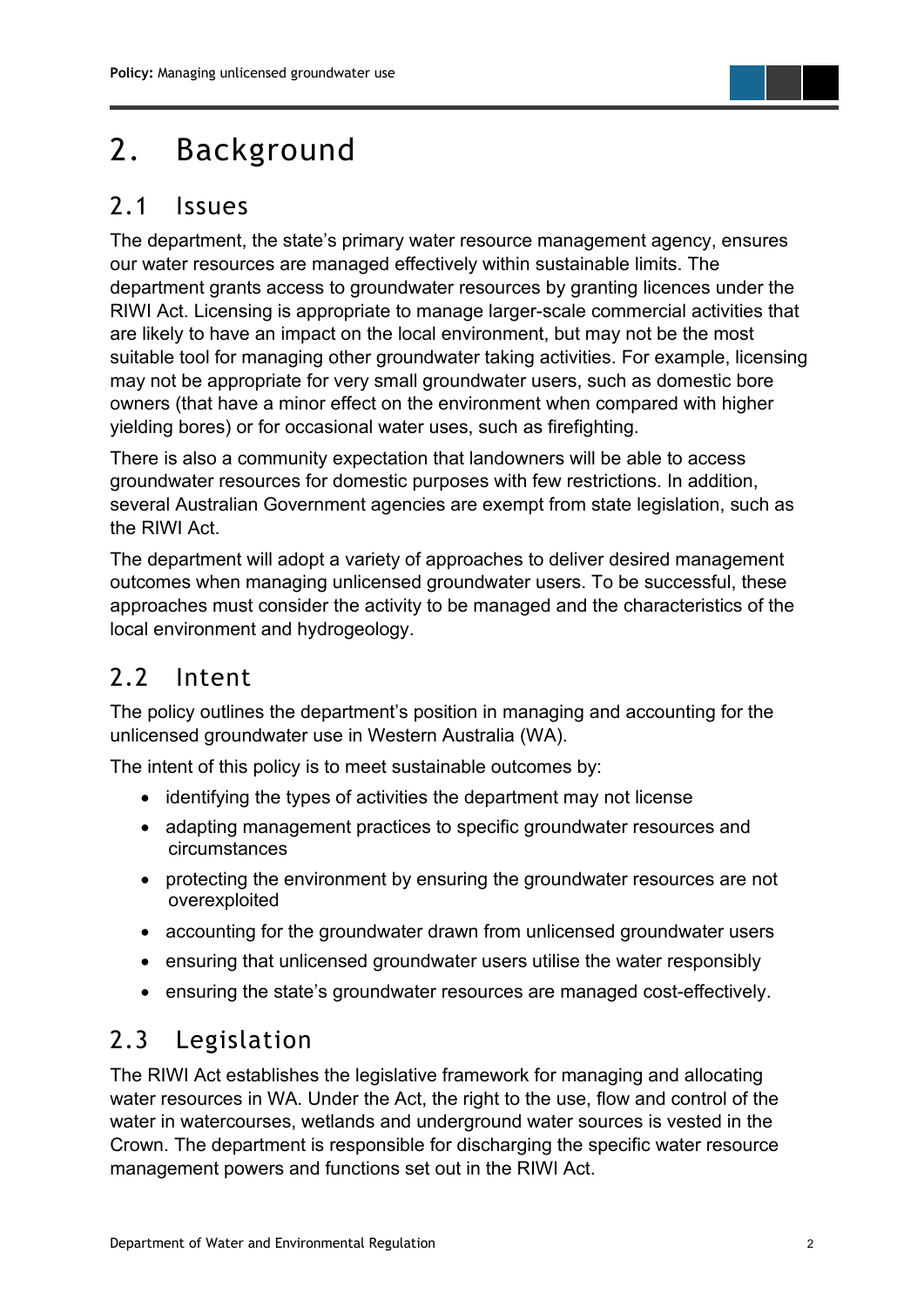

The Act requires all artesian bores to be licensed for their construction (under section 26D) and the take of water (under section 5C). Non-artesian bores in proclaimed groundwater areas must also be licensed under sections 26D and 5C.

The Act also provides for exempting some groundwater activities from licensing by an Order under section 26C, or through by-laws under section 26L.

Although water resource management is the responsibility of individual states and territories, Commonwealth legislation related to the establishment and operation of Australian Government agencies overrides state legislation. As such, Australian Government agencies such as the Department of Defence and the Federal Aviation Authority are generally exempt from licensing under the RIWI Act.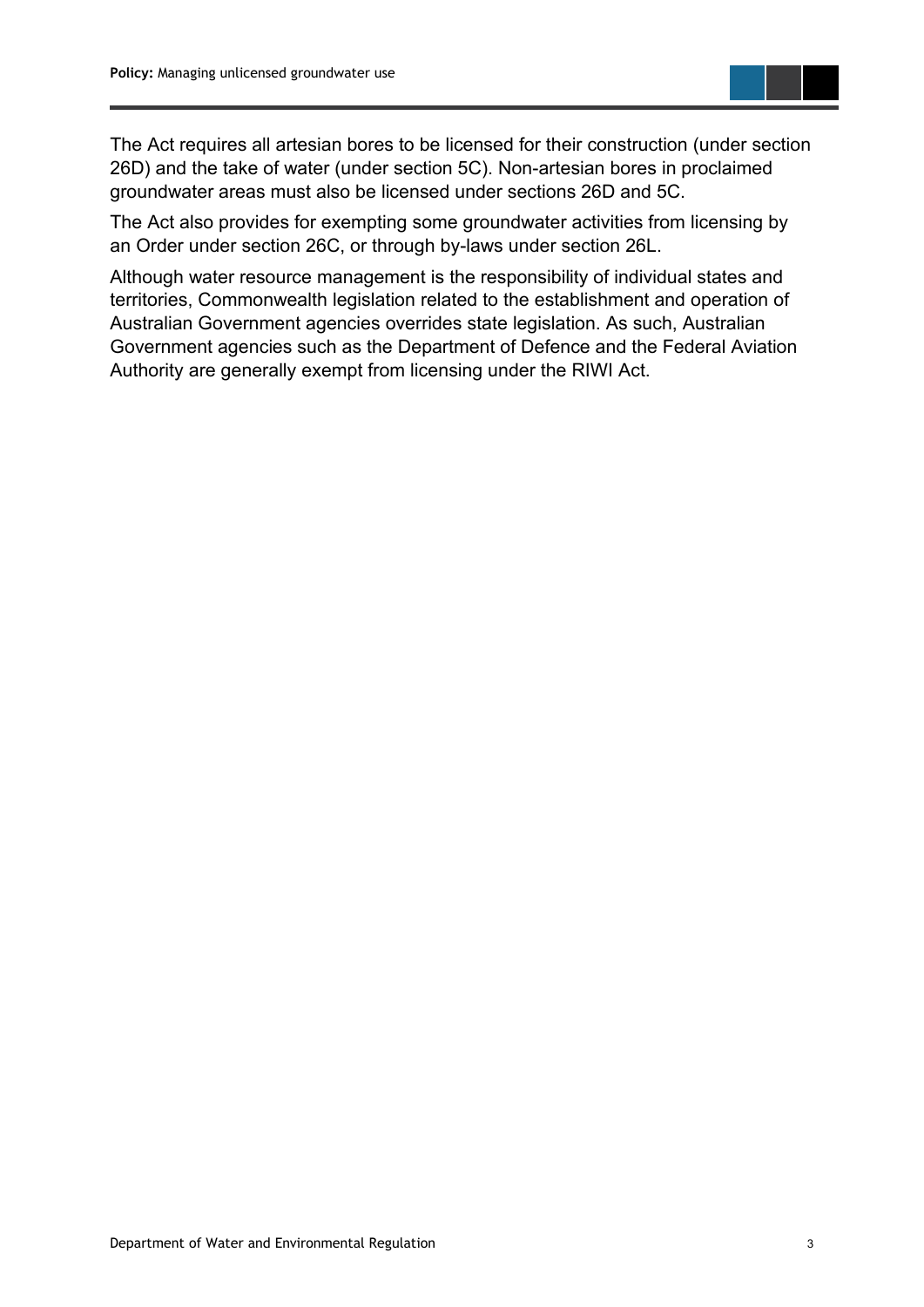## <span id="page-9-0"></span>3. Implementation

## <span id="page-9-1"></span>3.1 Application

This policy applies to unlicensed groundwater use throughout the state. It supersedes earlier policies or practices associated with managing and accounting for unlicensed groundwater use adopted by the department from time to time.

## <span id="page-9-2"></span>3.2 Activities the department may not licence

The department will consider adopting management approaches, other than licensing, in areas where:

- there are significant groundwater resources present
- the risk to the environment presented by unlicensed activities is minimal
- the risk to the water resource and other water users is minimal
- the public's expectations of accessing the groundwater systems are met
- these approaches are effective and more cost-efficient than licensing
- there is no need to secure water entitlements for these groundwater users
- groundwater quality issues are able to be addressed and managed.

The department will generally not license the taking of groundwater from the water table aquifer for the following activities.

#### <span id="page-9-3"></span>**Irrigation of household gardens in urban areas**

The large volumes of easily accessible fresh groundwater found under many of the state's towns and cities has encouraged the installation of large numbers of low yielding domestic bores irrigating household gardens. Such bores are also referred to as 'garden bores' since they are used solely for irrigating domestic lawns and gardens.

In Perth, more than 150 000 domestic bores in Perth tap the water table (unconfined) aquifer (compared with less than 15 000 water licences being managed statewide by the department). These bores significantly reduce the demand on scheme water. An estimated 120 gigalitres (GL) of groundwater per year are pumped from these domestic bores, equivalent to one-quarter of all groundwater taken from the Perth region.

Domestic bores in urban areas provide a second-class water supply system by recycling the excess groundwater that has been introduced into the aquifer as the result of urbanisation. In urbanised areas, as the native vegetation is cleared (decreasing evapotranspiration losses), and as roads, houses and parking lots are introduced – the amount of runoff from rainfall is increased. In Perth, much of this increased runoff is concentrated into compensation basins and soak wells that recharge the water table aquifer.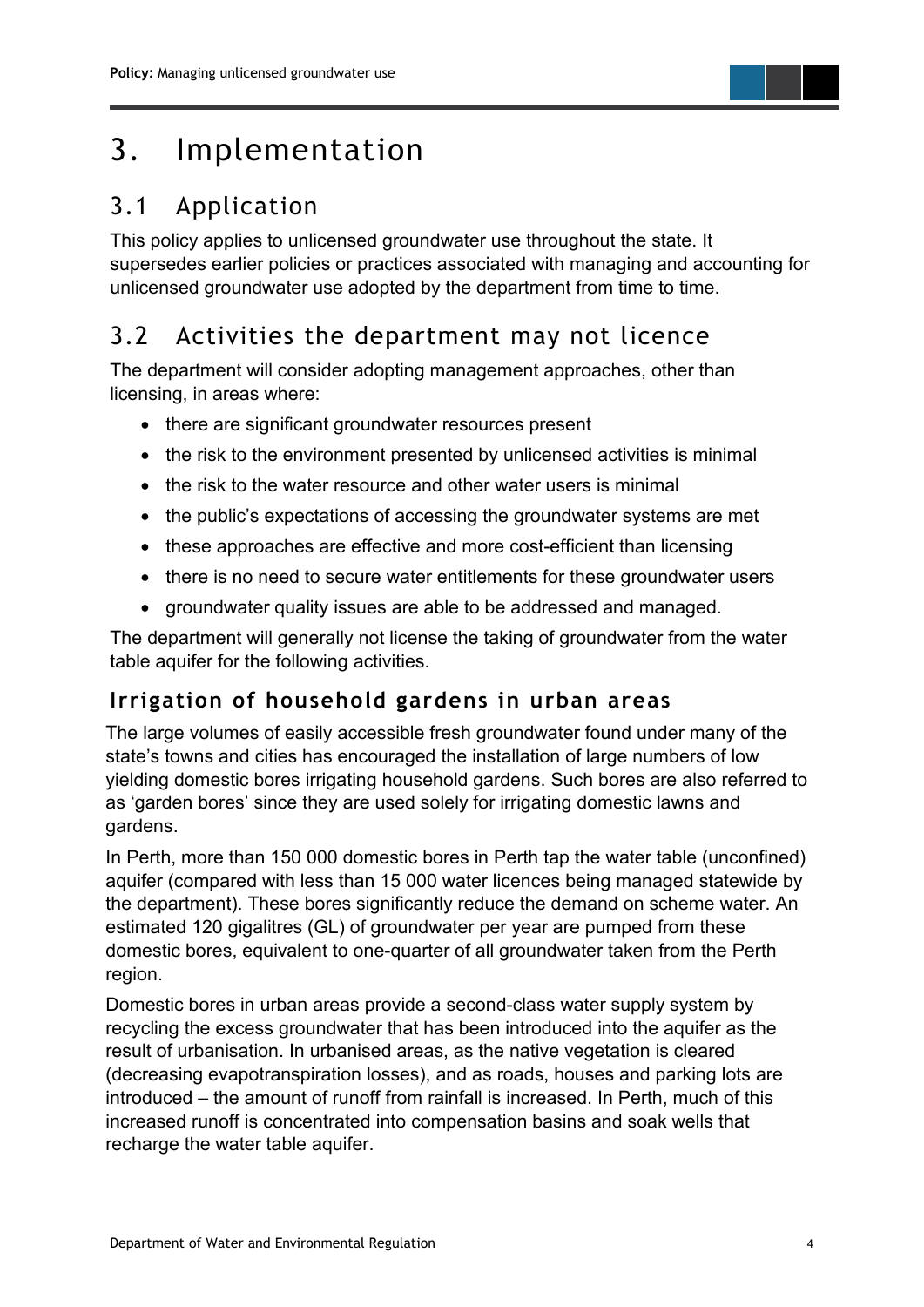

If properly located and used, domestic bores in urban areas offer several advantages including:

- reducing the demand on the public water supply system by using untreated groundwater to irrigate household gardens, instead of highly treated scheme water
- minimising environmental impacts by spreading groundwater abstraction over a large area, rather than taking the same volume of groundwater from a small number of high yielding bores
- reducing the need to source more costly water supply options
- reducing drainage requirements
- maintaining the garden industry, especially during periods of severe watering restrictions
- maintaining the value to householders of domestic gardens.

However, in some areas the unrestricted construction and use of domestic bores has the potential to impact on the environment adversely by:

- lowering water levels in wetlands
- increasing groundwater acidity in areas of acid sulfate soils
- inducing the saltwater interface in coastal areas to migrate inland
- abstracting contaminated groundwater if a bore is located near a contaminated site
- causing staining in areas where the groundwater contains high concentrations of iron.

The department has developed a map showing the areas around Perth that are suitable for the construction and use of domestic bores. Other government departments such as the Department of Health have additional information to assist individuals when making a decision to construct a bore.

#### <span id="page-10-0"></span>**Household and garden use in rural properties**

Domestic bores servicing rural and rural lifestyle properties generally take more groundwater than domestic bores located in urban areas. This is due mainly to the larger size of the lawns and gardens and the provision of irrigated pasture for domestic animals.

Where potable scheme water is not available, domestic bores also provide the potable water requirements for household use. The department strongly advises that domestic bore owners seek advice from the Department of Health before using the groundwater from bores for drinking purposes or for filling swimming pools. The Department of Health's guidance note provides additional information to users of unlicensed groundwater on the issues related to water quality. The guidance note is available from the Department of Health website.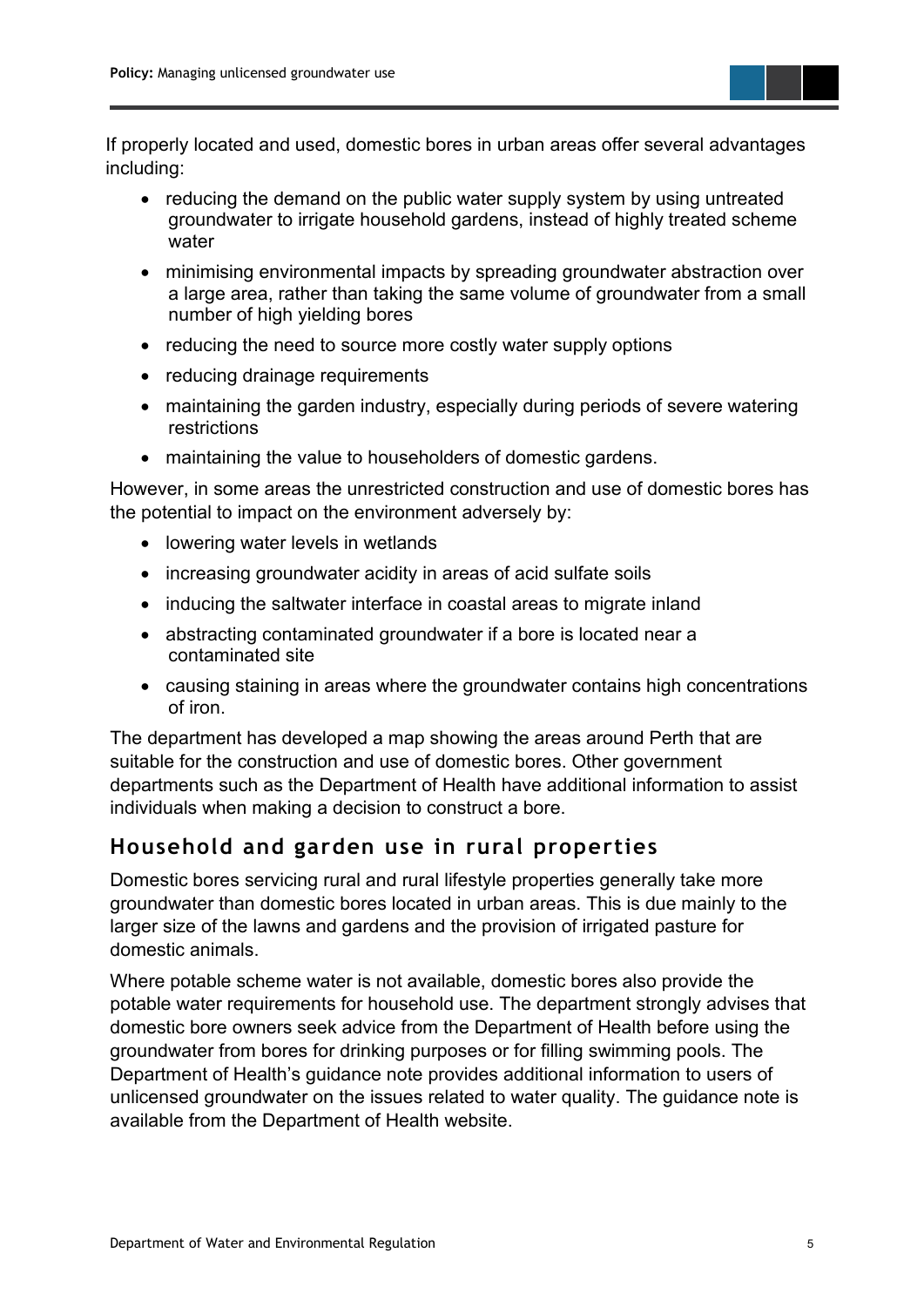

#### <span id="page-11-0"></span>**Stock watering bores under non-intensive conditions**

The agriculture industry is a major component of the state's economy. Groundwater used to provide drinking water for stock held under intensive conditions is licensed. The RIWI Act defines the watering of stock under intensive conditions as:

Conditions in which the cattle or stock –

- a) are confined to an area smaller than that required for grazing under normal conditions
- b) usually fed by hand or by mechanical means.

There are also numerous small low-yielding bores, usually powered by windmills that provide drinking water for stock held under non-intensive conditions. Such bores are not licensed. The isolation of such bores and the relatively small volumes of water they take does not usually pose a risk to the local environment or the groundwater resources.

#### <span id="page-11-1"></span>**Small dewatering projects**

There are occasions where the construction of small projects such as sewage pumping stations or the placement of structural pylons for construction purposes, will require the dewatering of small volumes of water. These activities are generally limited in duration (less than seven days) and, in most cases, the dewatered groundwater is directed back into the aquifer.

#### <span id="page-11-2"></span>**Occasional groundwater uses**

Occasional groundwater uses such as for firefighting purposes or during the construction and test-pumping of new bores, are also activities that are unlikely to threaten the water resources or the environment. Such activities may take relatively small volumes of groundwater over very short periods of time – varying from a few hours to a couple of days.

#### <span id="page-11-3"></span>**Water taken under Commonwealth legislation**

Certain government agencies operating under Commonwealth legislation or on land that is vested to the Australian Government, have the right to take water without needing to obtain a permission to do so from the relevant state or territory. Agencies such as the Department of Defence or the Federal Aviation Authority have the right to take water for activities related to their purpose, from land vested to them, generally without needing to obtain a licence under the state's RIWI Act.

### <span id="page-11-4"></span>3.3 Alternative to licensing

Using approaches for managing low yielding bores other than licensing, has several advantages including:

• The groundwater taken from unlicensed bores may be estimated using other means, such as surveys. These are as effective as and considerably more cost-efficient than licensing small individual water users.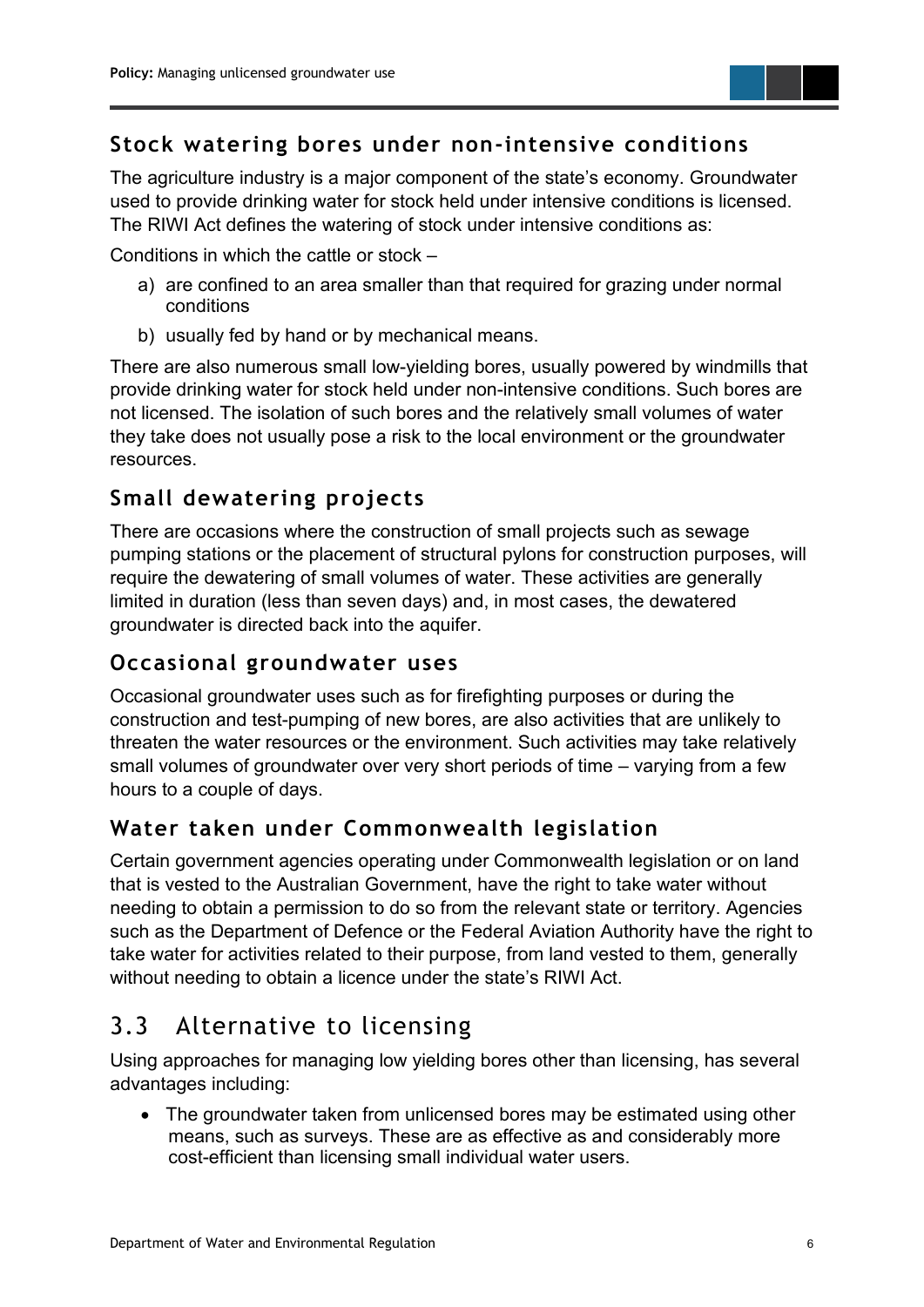

- The cost of licensing large numbers of low yielding bores is prohibitive (it is not considered a good use of public resources).
- Licensing may unnecessarily restrict or delay some short-term activities without benefiting the overall management of the water resource.

The management approaches will vary depending on the circumstances and on specific water resource management issues. Generally, these fall into two broad categories – those related to raising community awareness and those that require regulation.

#### <span id="page-12-0"></span>**Raising community awareness**

The department has adopted a range of community awareness management approaches including:

| Media-based                 | Newspaper articles informing the community of the<br>issues related to having and operating domestic bores<br>and the need to use water wisely.                        |
|-----------------------------|------------------------------------------------------------------------------------------------------------------------------------------------------------------------|
|                             | Internet-based information from the departments of<br>$\bullet$<br>Water and Environmental Regulation, Environment<br>and Conservation, and Health.                    |
|                             | • Local newspaper articles discussing area-specific<br>groundwater issues.                                                                                             |
|                             | • Pamphlets discussing domestic bores and<br>groundwater use.                                                                                                          |
|                             | Television advertisements, where necessary.                                                                                                                            |
| Incentives and<br>penalties | • When necessary, providing financial incentives to<br>construct and use domestic bores in areas deemed to<br>be suitable.                                             |
|                             | Introducing penalties, through regulations, to domestic<br>bore owners who overwater.                                                                                  |
|                             | Policing the restrictions placed on the use of garden<br>$\bullet$<br>bores and where necessary imposing appropriate<br>fines (for example, on the times of watering). |
| Industry<br>involvement     | Having close contact with groundwater drilling<br>contractors and their associations.                                                                                  |
|                             | Supplying drilling contractors with sufficient information<br>$\bullet$<br>to assist bore construction.                                                                |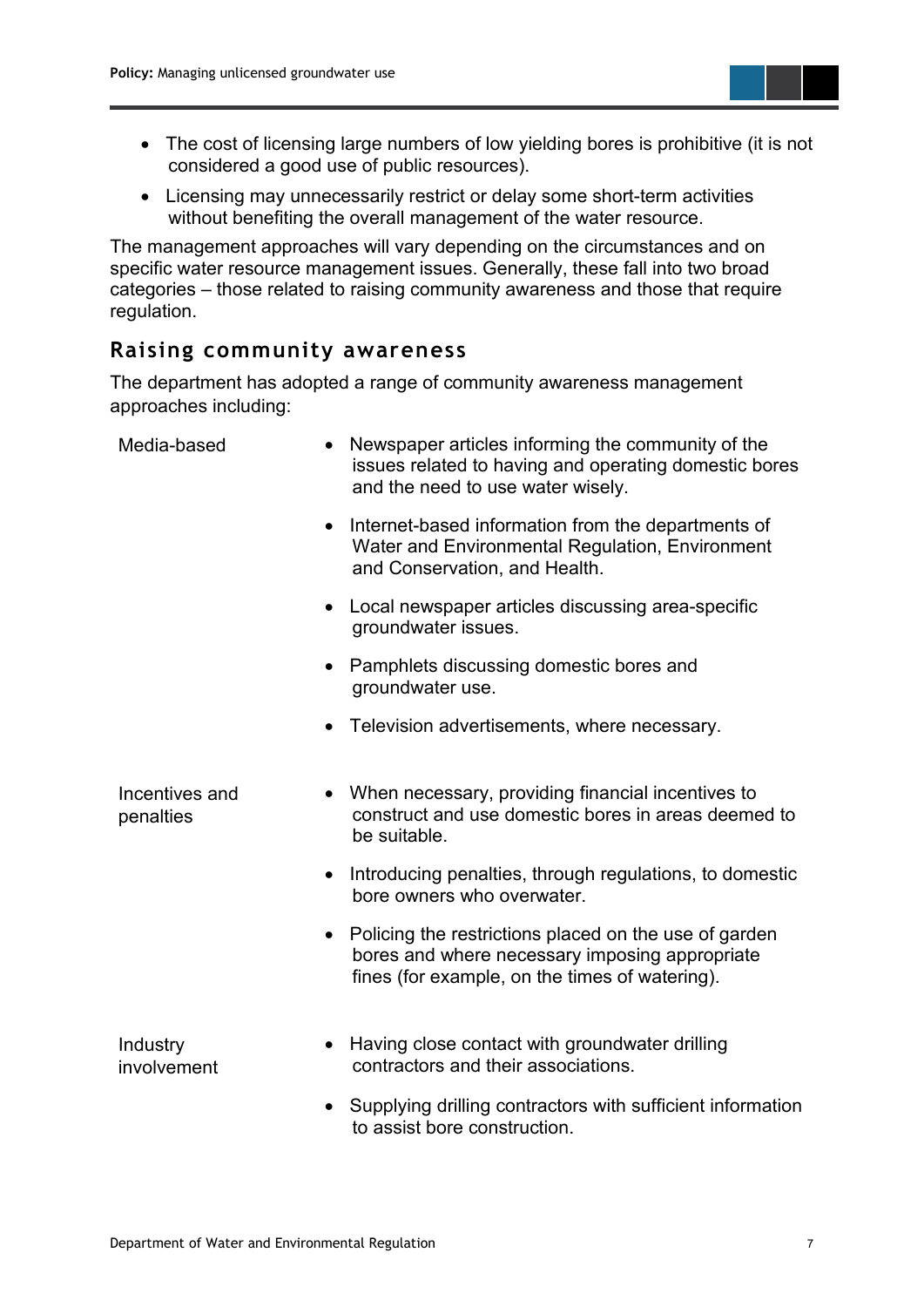

• Developing agreements between the department and relevant Australian Government agencies on managing the water taken by these agencies.

An example of the community awareness approach is the *Perth Groundwater Atlas* developed by the department. The atlas provides the community with useful information including the depth to groundwater, areas where the groundwater has been contaminated, and general hydrogeological information. It is widely used by bore drilling contractors to determine the required depth of a bore in a specific location. The atlas is updated regularly and is available on the department's website.

Another example was the introduction of the garden bore rebate scheme that provided a financial incentive for people wishing to construct and use domestic bores in areas deemed suitable.

#### <span id="page-13-0"></span>**Regulations**

Regulation can only be utilised to manage and restrict activities that can be licensed under the RIWI Act and cannot be used to manage activities undertaken under Commonwealth legislation.

In October 2007, the former Department of Water (now Department of Water and Environmental Regulation) gazetted an Exemption Order that exempts certain groundwater uses from licensing under the Act. The taking of groundwater from the water table aquifer is not licensed where it is used for:

- firefighting purposes
- watering cattle or other stock, other than those being raised under intensive conditions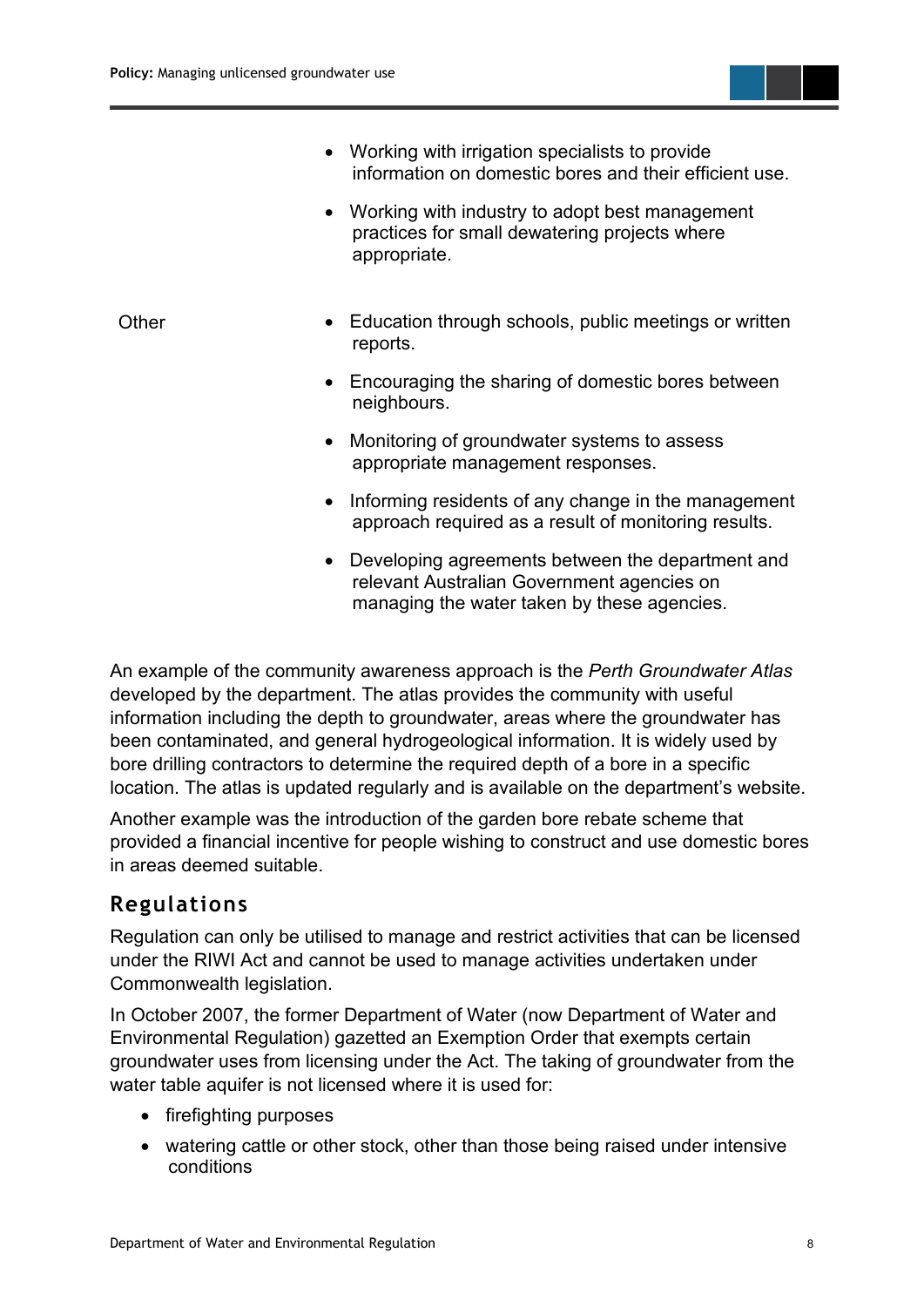

• domestic garden and lawn irrigation (not exceeding 0.2 ha).

This Exemption Order applies to all parts of the state except the Albany groundwater area and the Exmouth peninsular where groundwater resources are limited, and more active management is required of all groundwater users. The Exemption Order also addresses watering efficiency issues.

Another Exemption Order (gazetted in 2005) exempts from licensing under the RIWI Act, short-term (up to seven days) dewatering activities taking small volumes of groundwater from the water table aquifer. Such dewatering generally supports small projects such as the construction of sewage pumping stations.

The volume of groundwater taken by unlicensed users may be regulated by issuing directions under sections 26GC and 26GD of the RIWI Act. This action may be taken when unacceptable and long-term impacts to the health of the environment, to other groundwater users or the groundwater resource become evident. Regulations may be used when other management approaches such as public information and awareness campaigns have not been effective.

#### <span id="page-14-0"></span>3.4 Water quality issues

It is the responsibility of the groundwater user to ensure that the groundwater taken is suitable for the proposed use and does not pose any health risks. The main groundwater quality issues are discussed below.

#### <span id="page-14-1"></span>**Acid sulfate soils**

Acid sulfate soils are widespread around the coastal regions. They are also locally associated with freshwater wetlands and saline, sulfate-rich groundwater in some agricultural areas. Although benign in a waterlogged environment, when the soils are drained or excavated, the iron sulfides in the groundwater react with the oxygen in the atmosphere to produce sulfuric acid. The acid can then cause the release of metals and nutrients which can leach into the groundwater and eventually find their way into nearby wetlands or the river, causing environmental and economic harm.

The rising acidity of the groundwater can also impact on infrastructure such as piping and pumping stations, and can damage footings that may weaken structures. Acidic groundwater can also significantly harm plants if it is used to irrigate domestic lawns and gardens.

The *Perth groundwater atlas* contains a map showing the areas that are considered to be at high risk to increasing acidity. In these areas, lowering the groundwater table through prolonged pumping or dewatering may disturb the soils and increase the acidity of the groundwater. Additional information may also be obtained from the department's website.

#### <span id="page-14-2"></span>**Contaminated sites**

Several hundred sites have been identified as actual or potential contaminated sites. The groundwater beneath these sites may be contaminated by heavy metals, petroleum hydrocarbons, solvents and acidity from previous land practices. The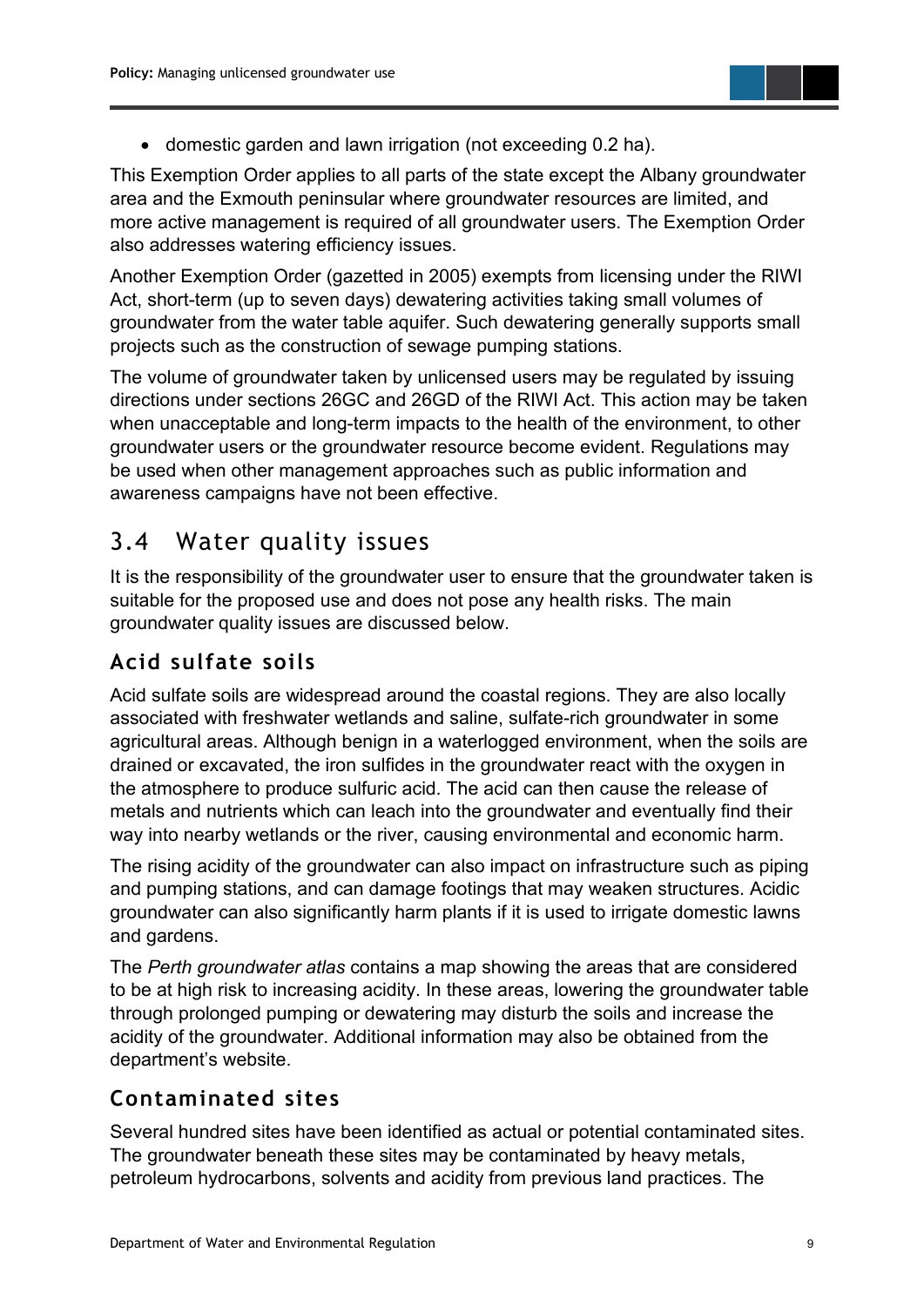

concentration of contaminants in the groundwater beneath many contaminated sites is sufficiently high that if the groundwater is used for irrigation purposes it may cause harm to humans.

A contaminated sites database is publicly available from the Department of Water and Environmental Regulation website. The department strongly advises that the contaminated sites database is referenced to determine if there are any restrictions on the property regarding the abstraction of actual or possibly contaminated groundwater.

#### <span id="page-15-0"></span>**Saline water interface**

Groundwater near the ocean or the river may be brackish or even saline. There have been occasions where the salinity of the groundwater taken from domestic bores located next to the river, increased to levels that are unsuitable for irrigation. The department has identified the areas at risk to saline water intrusion that are unsuitable for the construction and use of domestic bores. Most of these areas are next to the river, the ocean and wetlands found around the coastal area. These areas are available from the *Perth groundwater atlas*.

#### <span id="page-15-1"></span>3.5 Increasing the management effort where required

The department continually monitors the groundwater resources and the level of stress on the environmental values (wetlands; surface water streams) that depend on these resources. Management approaches are reviewed regularly to take account of new information, climate change and community values.

Where monitoring results indicate that the management approaches have not been successful in reducing the stresses in the water table aquifer, the department will incrementally increase the effort of managing unlicensed groundwater use. This may involve:

- imposing more stringent restrictions than the current three day per week watering regime
- issuing directions under the RIWI Act on the use of unlicensed groundwater
- requiring the construction of all new bores to be licensed, (even low yielding bores) to manage and control their number and location more actively
- requiring that all groundwater-taking activities be licensed and given a water entitlement
- metering of bores.

The management response will reflect:

- the degree of stress on the groundwater resource
- the impact on the environment and other water users
- community values.

Generally, unlicensed stock watering bores will be given equal consideration with domestic bores when increasing the management effort in a specific area.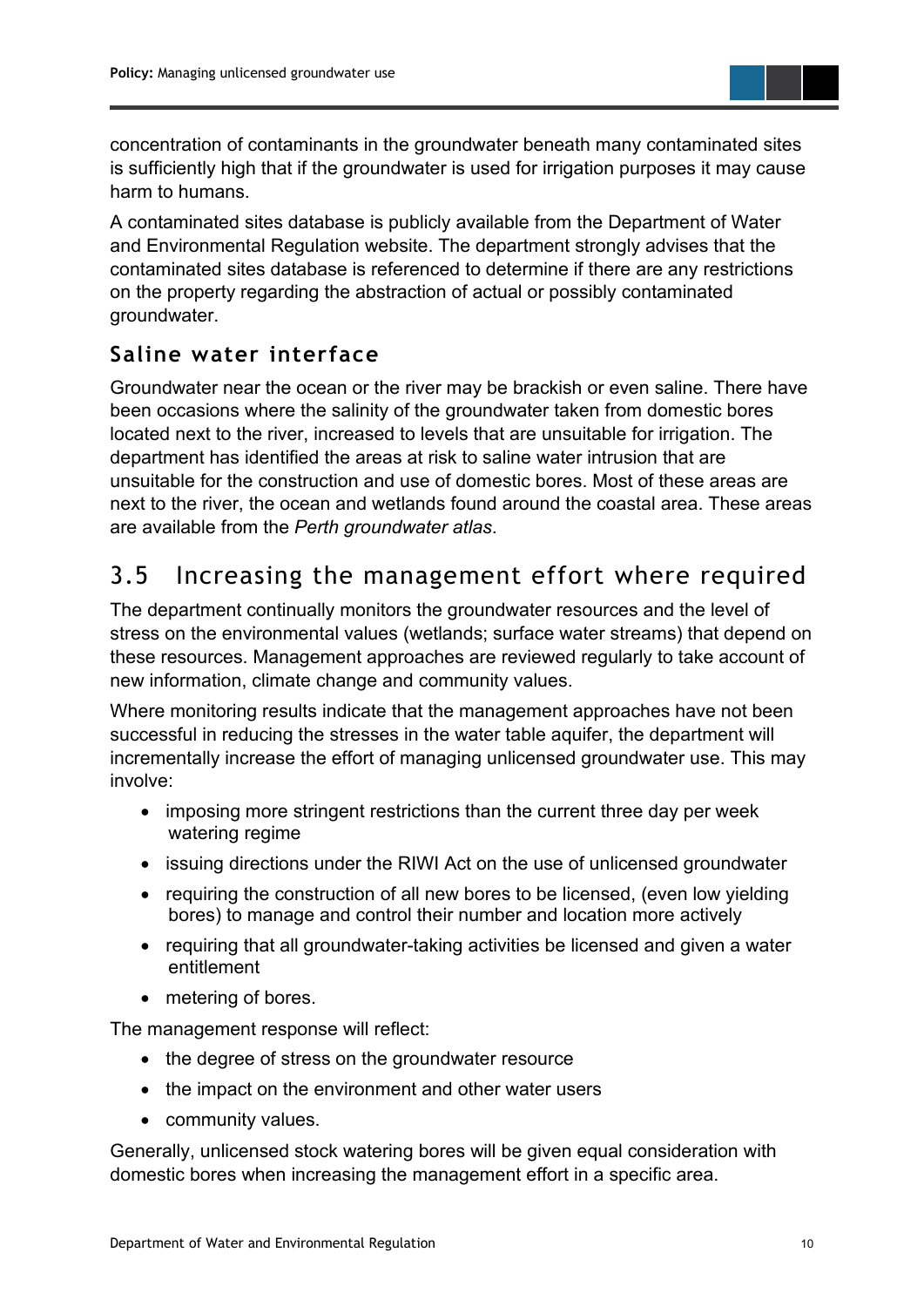

Appropriate changes will be made to existing Exemption Orders or the drafting of other regulations or by-laws to permit any changes in management.

#### <span id="page-16-0"></span>3.6 Setting aside water for unlicensed groundwater use

The department is committed to ensuring the state's water resources are used sustainably, that the environment is protected, and future development opportunities are not compromised. To achieve this aim, all groundwater use must be accounted for.

The department will set aside a sufficient volume of water to account for unlicensed groundwater uses before licensed entitlements are granted. The volume of groundwater set aside will be identified through the allocation planning process (where the allocation limit of a water resource is determined). This is outlined in Figure 1 on the next page.

When setting this volume for a water resource, the department will make use of:

- surveys and local knowledge
- estimates of the number of properties in an area likely to have domestic bores from local government plans and land zoning
- information on the subdivision potential of the properties (current and future)
- information on the changes to the recharge potential of an area that may result from changes in land use (for example, from bushland to urban).

The department will also:

- distinguish between areas that are/can be serviced through a water supply scheme, and those that cannot
- consider the water use and future requirements of Australian Government agencies
- assess the practicality of accessing the local aquifers.

Although this approach does not account for all groundwater use as accurately as licensing, it is sufficiently accurate when considering the available information and the need to adopt cost-effective management practices.

The department also acknowledges that the volume of unlicensed groundwater use will vary over time and in some areas, possibly increase.

The largest increases in unlicensed groundwater use are likely to be from the installation and use of more domestic bores in newly established subdivisions. However, changing the land zoning from bushland to urban will also significantly increase the recharge to the water table aquifer. To account for these changes, the department will update the total groundwater availability in the water resource management area in which the new subdivision is located and set aside an increased volume for unlicensed use. Therefore, in most cases, the groundwater available for licensed groundwater use will not change.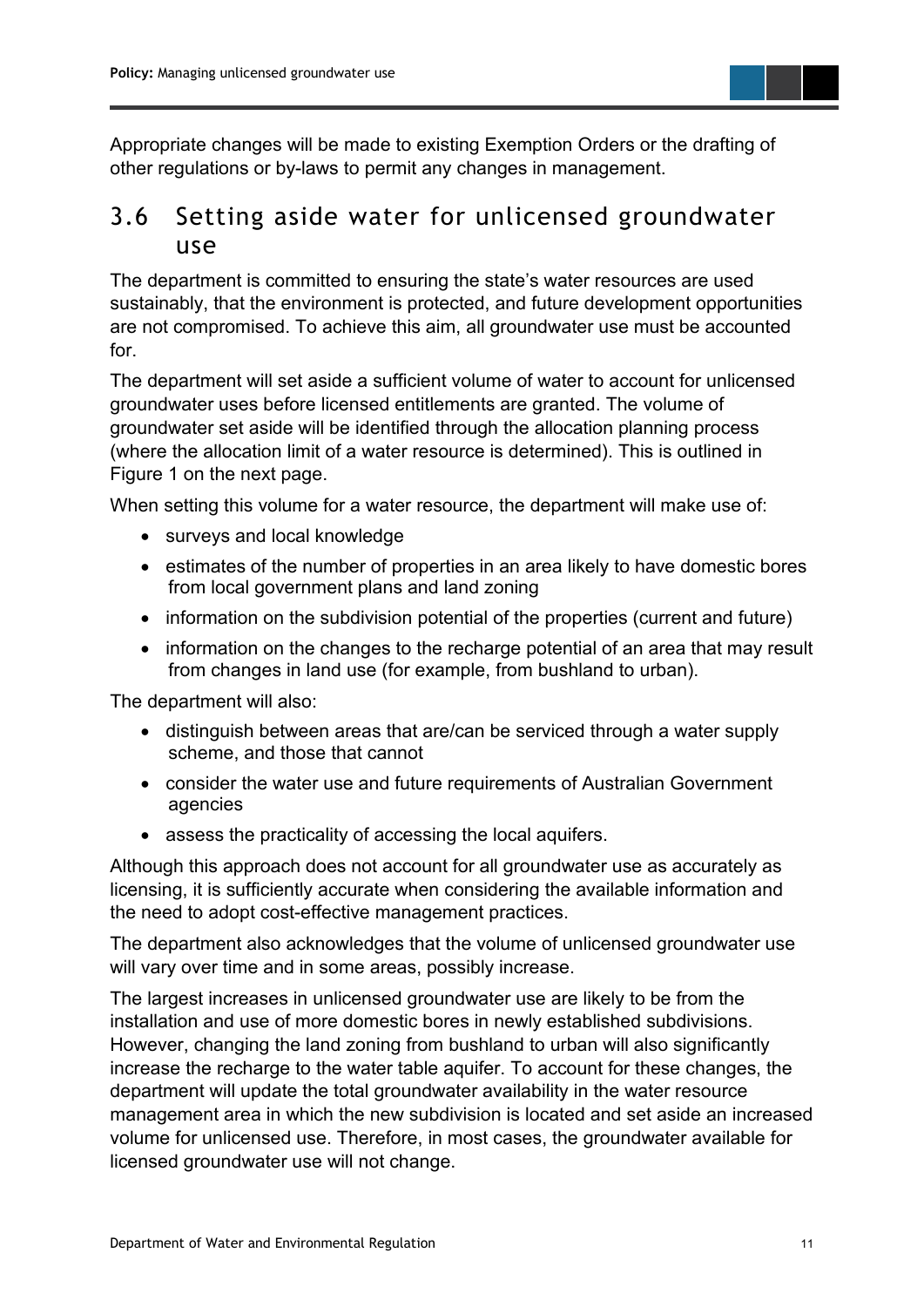

#### <span id="page-17-0"></span>*Figure 1 Allocating the groundwater resources*

Subdividing bushland or rural properties into rural lifestyle lots does not noticeably increase groundwater recharge, because clearing of vegetation and introduction of hard surfaces is limited compared to the size of individual lots. In these cases, groundwater demand may increase as the newly created properties require the construction and use of domestic bores to create and maintain the rural lifestyle expectations. The department will discuss these issues with land developers in areas where it determines that the number of new domestic bores likely to be constructed may have an impact on groundwater availability for licensed groundwater users. In some specific cases, the department may request that the developer obtains water entitlements and submit them to the department to increase the volume of water set aside for unlicensed use.

The department will update the volume of water set aside for unlicensed groundwater use when it determines there is a significant change in the number of unlicensed bores or when developing a new water allocation plan or when updating an existing one.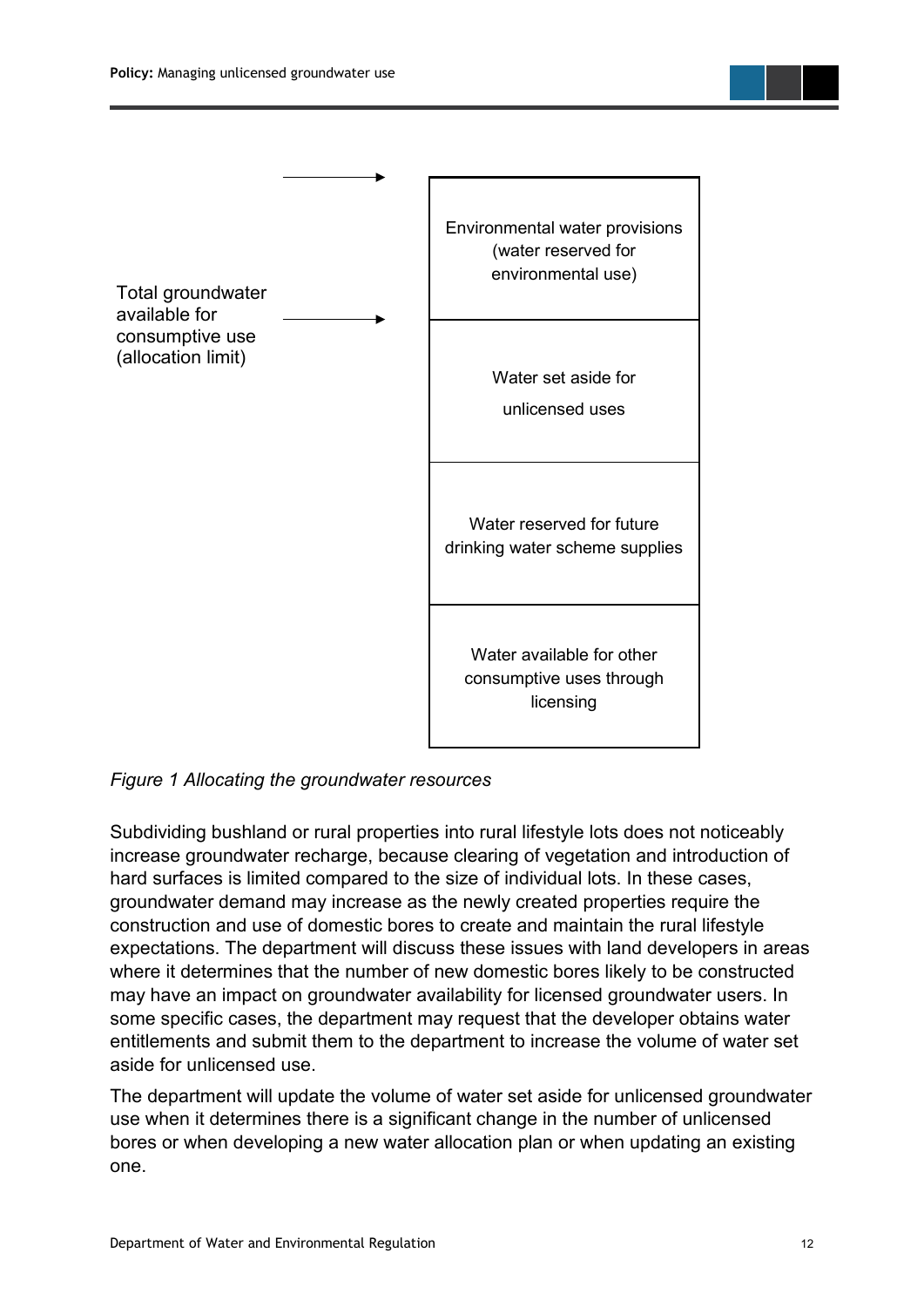

Indicative water use values outlined in Table 1 are used by the department to estimate the volume of water taken from domestic bores. The average bore installation rate indicates the percentage of properties that may install a bore. The figures provided are generic for the Perth metropolitan region, and do not account for the considerable variation that occurs between areas. The department may vary these figures to suit local conditions where appropriate or when it obtains additional information.

The department uses benchmarks from the Department of Primary Industries and Regional Development to determine the volume of water required for stock watering purposes.

| Property size (m <sup>2</sup> )  | <b>Indicative</b><br>groundwater use<br>(kL/yr) | Average bore<br>installation rate (% of<br>lots) |
|----------------------------------|-------------------------------------------------|--------------------------------------------------|
| Less than 500                    | 400                                             | 5                                                |
| 500-999                          | 800                                             | 30                                               |
| 1,000-5,000 $(0.5 \text{ ha})^*$ | 1000                                            | 50                                               |
| Greater than 5,000 (0.5 ha)      | $1500^{#+}$                                     | 80                                               |

#### <span id="page-18-2"></span>*Table 1 Indicative water use from domestic bores*

\* These property sizes are associated with special rural or rural properties.

# Incorporates a component for internal household requirements (150 kL) and is sufficient to water approximately 2,000m² of lawns and gardens.

+ A lower benchmark of 1,200 kL/year will be specified for the south coastal region while, 2,000 kL/year is provided for the Pilbara and Kimberley regions to account for the differences in rainfall and evaporation rates.

#### <span id="page-18-0"></span>3.7 Construction of unlicensed bores

Unlicensed groundwater users must ensure their bores are properly constructed if they are to last longer and be more efficient, thus minimising the cost of pumping. The department recommends that the *Minimum construction requirements for water bores in Australia 2003* be used when constructing and decommissioning bores and where possible a registered driller be used.

#### <span id="page-18-1"></span>3.8 Water use efficiency

The department actively promotes water use efficiency through information and awareness programs, which continue to improve community understanding of water-related issues.

Domestic bore owners can improve the efficiency of their watering systems by selecting appropriate sprinkler types and sizes or installing soil moisture sensors that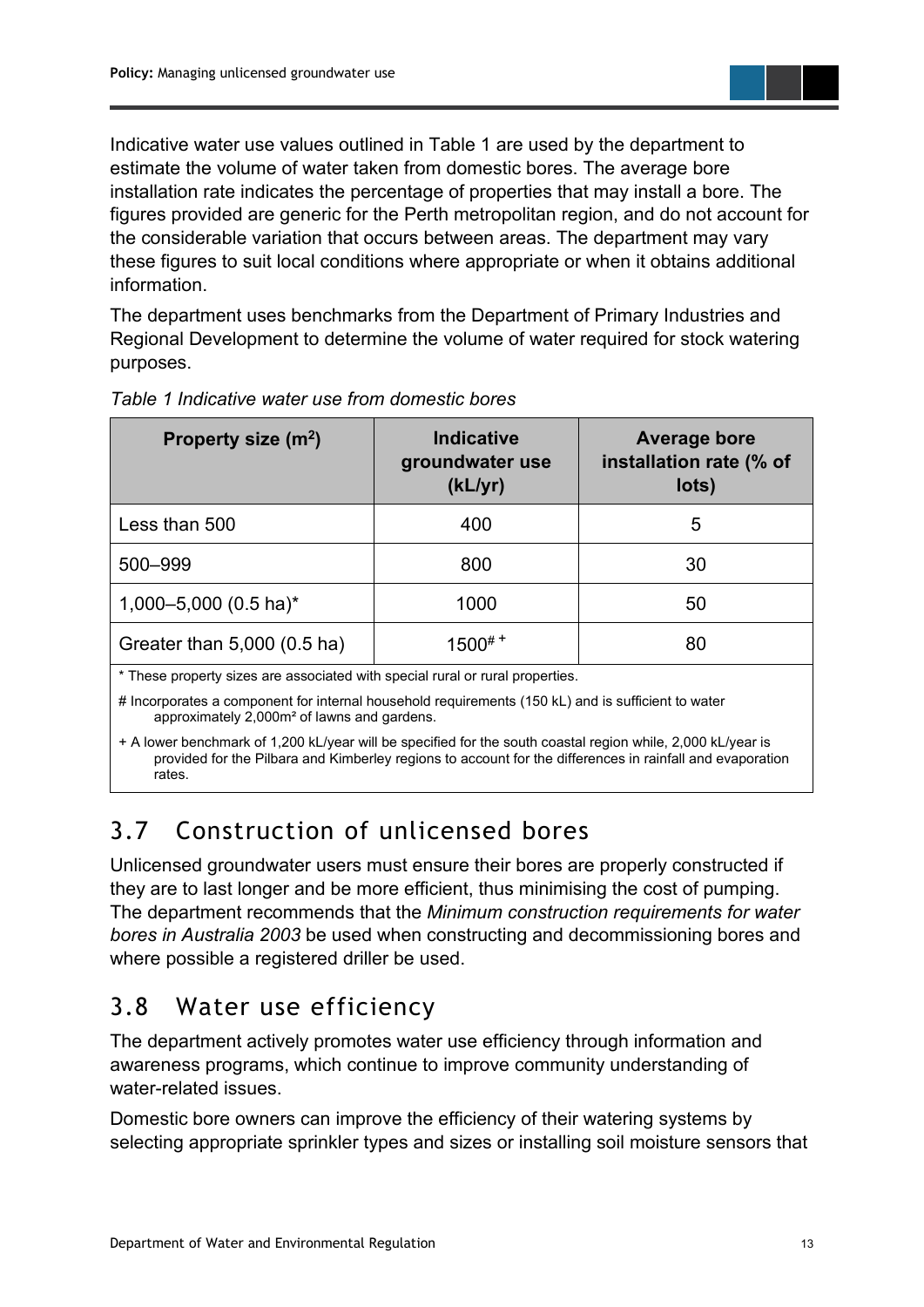

detect when irrigation is required. Further savings may be made by not watering during the winter months or when it rains.

However, some domestic bore owners continue to use their bores wastefully, irrigating for long periods or too often. To reduce these inefficient practices and limit losses from evaporation, the use of sprinklers from domestic bores has been restricted between 9am and 6pm across the state by an Exemption Order under section 26C of the RIWI Act, gazetted in October 2007. These restrictions do not apply to highly efficient methods of delivering water to plants, such as sub-surface trickle irrigation.

In addition, the same Exemption Order restricted the number of days per week when domestic bores may be used with sprinkler irrigation systems in the Perth region. Currently, the use of domestic bores in the Perth region is restricted to three days per week. The days of watering are related to the house or lot number. Exemptions to these restrictions may be sought from the department by homeowners who wish to establish new lawns or by senior citizens to amend the time of sprinkler use.

These restrictions are enforced by monitoring domestic bore use and responding to community complaints. Bore owners found not to be abiding by the restrictions may be given a warning and asked to comply or may be fined under the provisions of the Exemption Order.

In the future, depending on the climate and rainfall patterns these restrictions on garden bore use may be changed and possibly increased.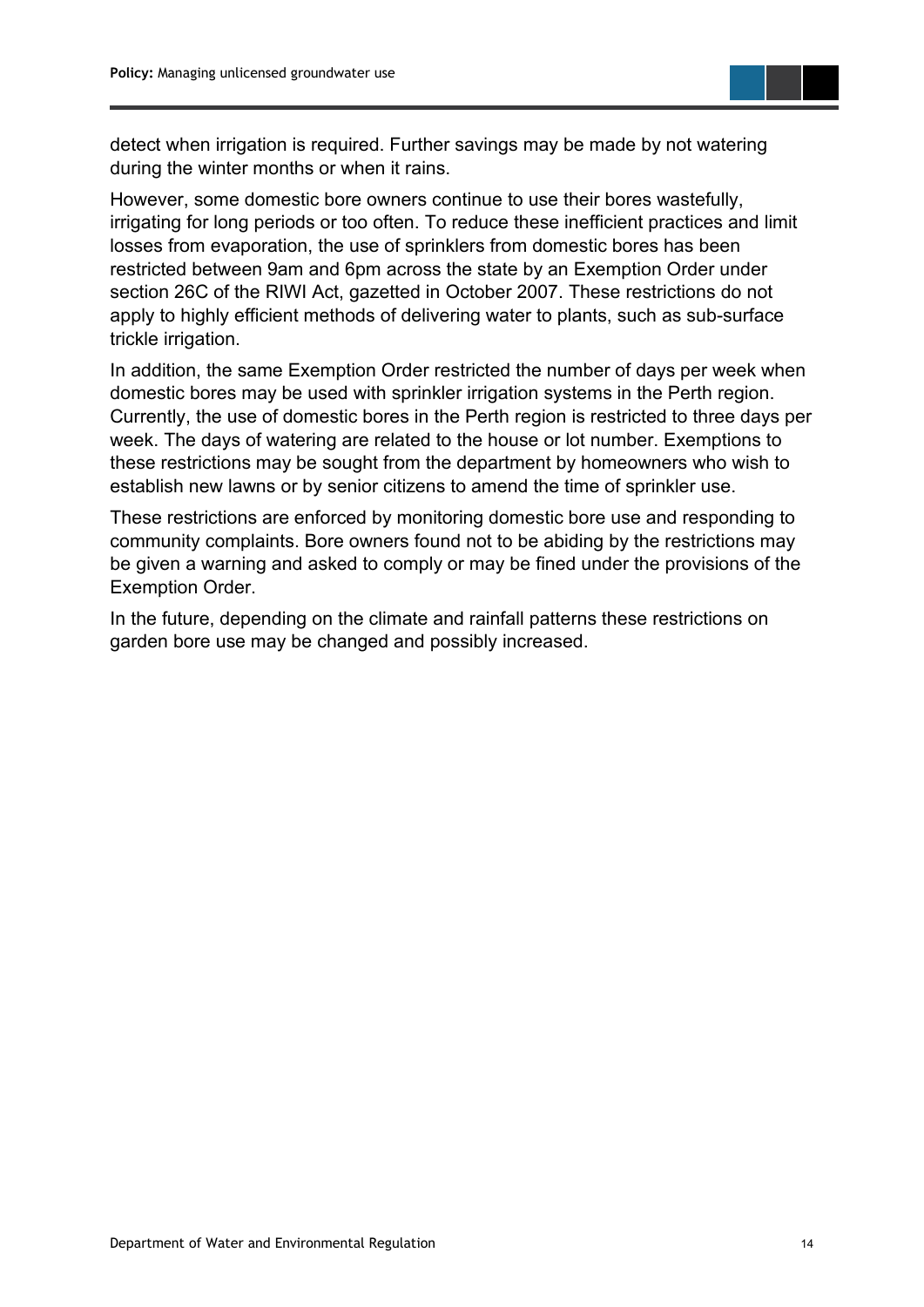

## <span id="page-20-0"></span>4. Review

This policy will be reviewed five years from the publication of this document. The policy may be reviewed sooner if significant changes (such as the introduction of new water management legislation or new water management initiatives) warrant a review of this policy.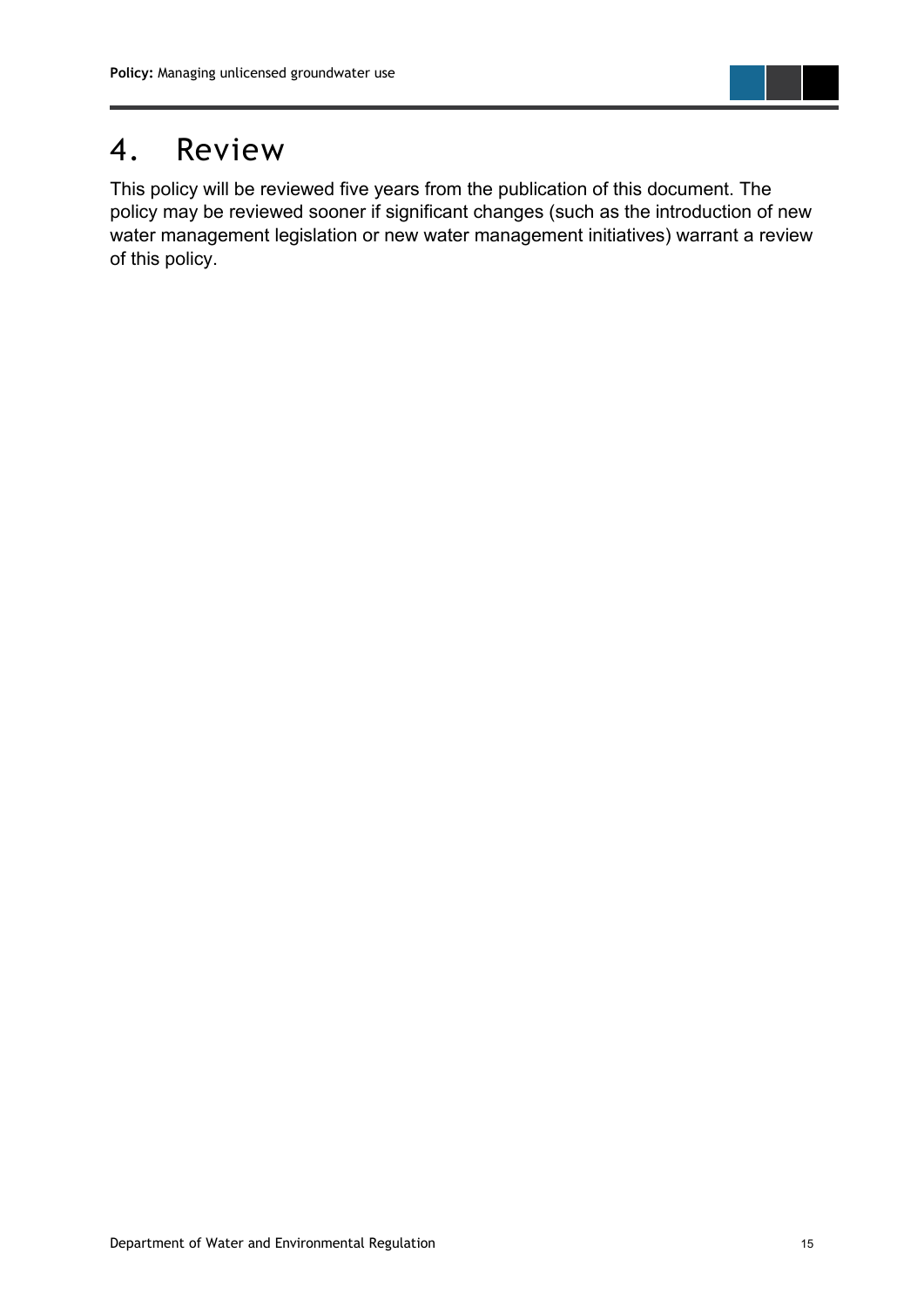## <span id="page-21-0"></span>Glossary

| <b>Term</b>                              | <b>Definition</b>                                                                                                                                                                                                                                                                                                                                                                                                                                       |  |
|------------------------------------------|---------------------------------------------------------------------------------------------------------------------------------------------------------------------------------------------------------------------------------------------------------------------------------------------------------------------------------------------------------------------------------------------------------------------------------------------------------|--|
| <b>Allocation</b>                        | is the volume of water taken from a water source<br>(groundwater or surface water) for use by an<br>individual, usually in accordance with a licence<br>granted under the Rights in Water and Irrigation Act<br>1914.                                                                                                                                                                                                                                   |  |
| <b>Allocation limit</b>                  | refers to the total volume of water that can be<br>harvested for consumptive uses each year from a<br>water resource with acceptable impacts.                                                                                                                                                                                                                                                                                                           |  |
| <b>Artesian bore</b>                     | is a bore, including all associated works, from which<br>water flows, or has flowed, naturally to the surface.                                                                                                                                                                                                                                                                                                                                          |  |
| <b>Aquifer</b>                           | means a geological formation or group of formations<br>capable of receiving, storing and transmitting<br>significant quantities of water.                                                                                                                                                                                                                                                                                                               |  |
| <b>Bore</b>                              | is used (in this policy) to describe an opening in the<br>ground made or used to obtain access to<br>underground water. This is equivalent to the<br>description of a 'well' in the Rights in Water and<br>Irrigation Act 1914.                                                                                                                                                                                                                         |  |
| <b>Confined aquifer</b>                  | is an aquifer saturated with water which is under<br>pressure because the aquifer is situated between<br>relatively impervious layers.                                                                                                                                                                                                                                                                                                                  |  |
| <b>Domestic bore</b>                     | refers to a bore used for providing the in-house and<br>household garden watering requirements. In urban<br>zoned areas these bores are also referred to as<br>garden bores and are used to supplement the<br>scheme water supply and abstract around 800<br>kL/year. In rural lifestyle properties these bores (also<br>referred to as household bores) may provide the in-<br>house watering needs and irrigate up to 0.2 ha of<br>lawns and gardens. |  |
| <b>Ecological water</b><br>requirements  | Means the water regimes needed to maintain the<br>water-dependent ecosystems at a low level of risk                                                                                                                                                                                                                                                                                                                                                     |  |
| <b>Environmental water</b><br>provisions | means the water volume that is provided to maintain<br>the environment, including the social and cultural<br>requirements, as a result of the water allocation<br>decision-making process. Environmental water<br>provisions take into account the ecological, social,<br>cultural and economic impacts. They may meet in<br>part or in full the ecological water requirements.                                                                         |  |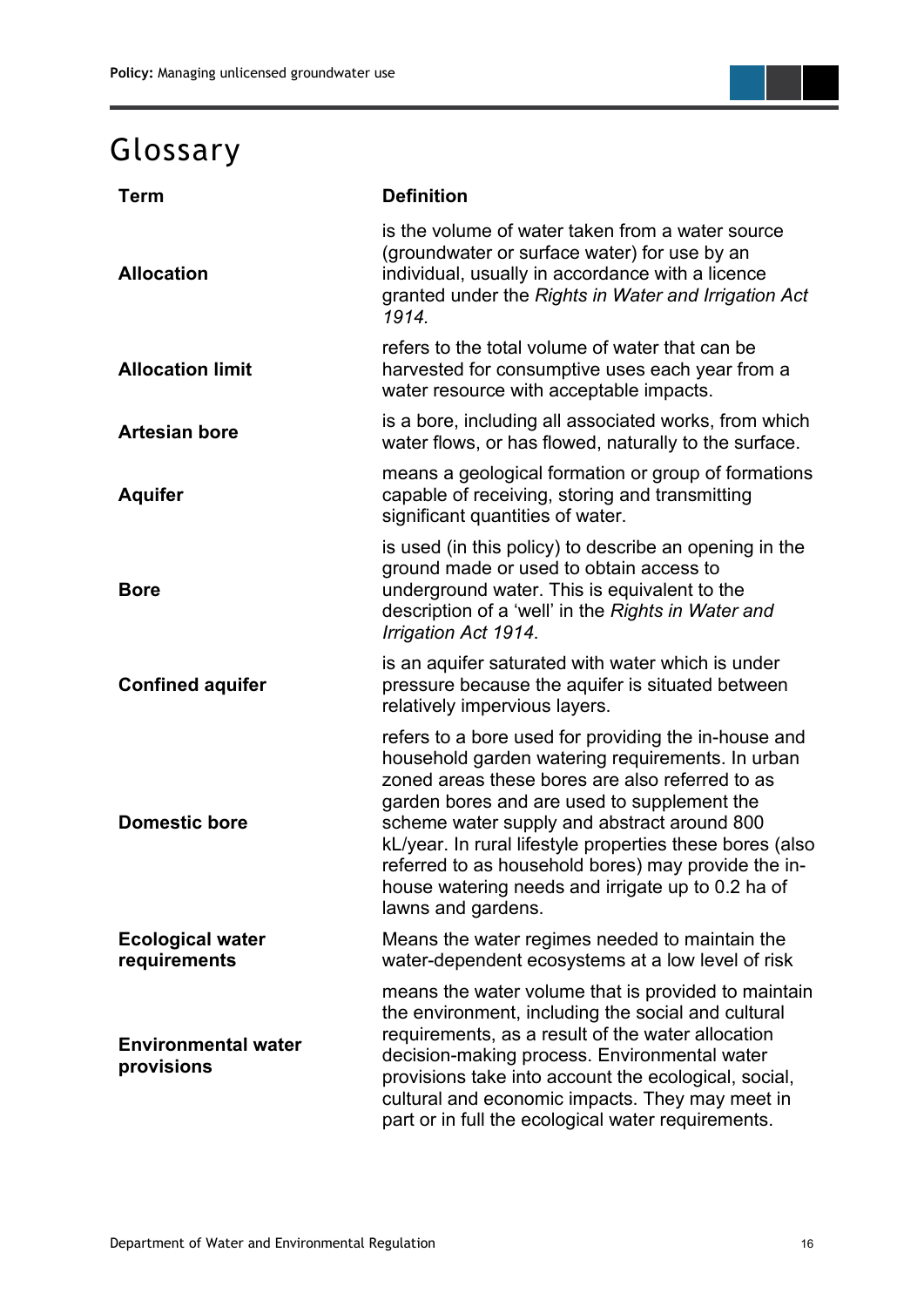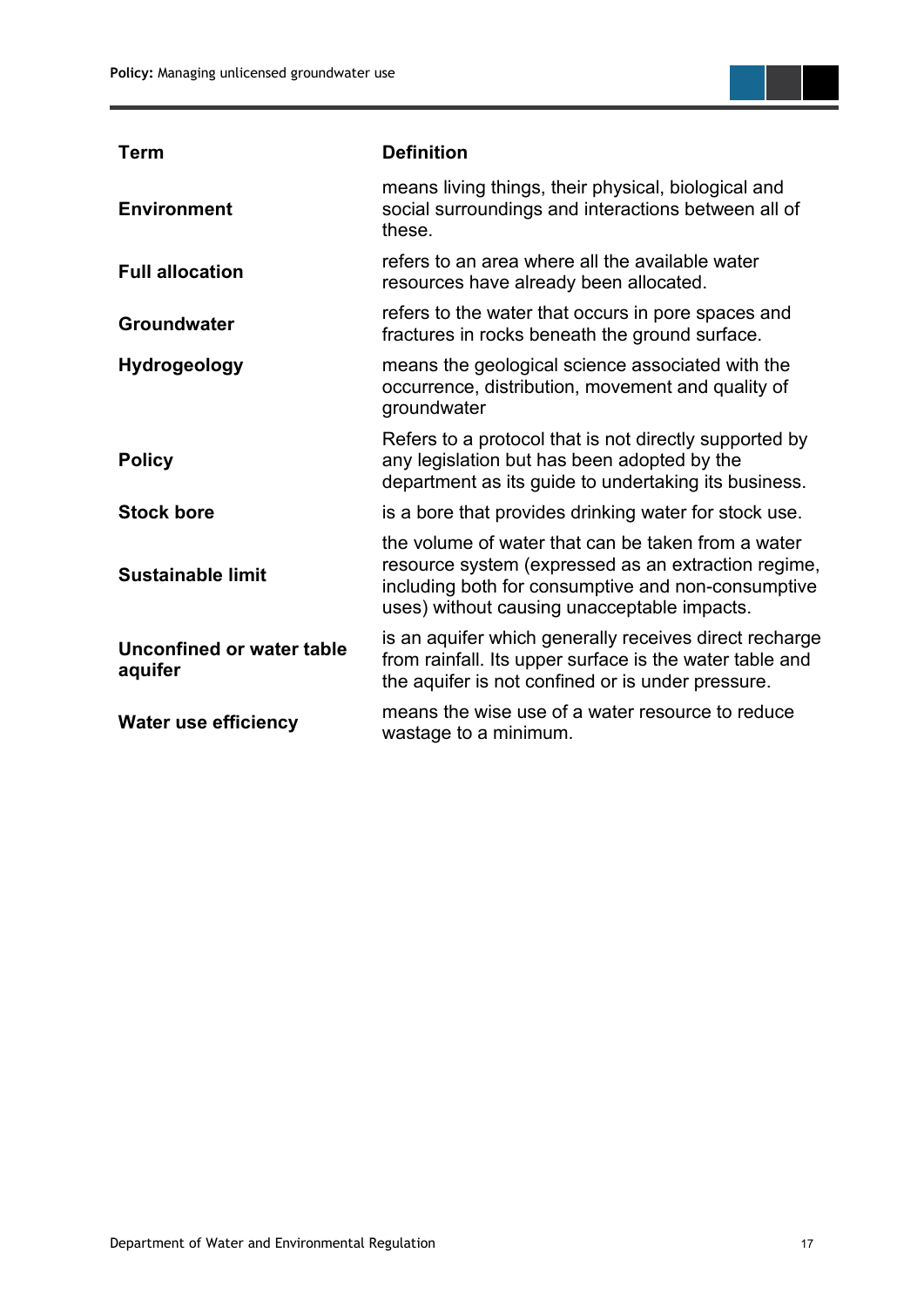## <span id="page-23-0"></span>References

Department of Environment and Conservation 2008, *Acid sulfate soil risk map*, Fact sheet, Perth.

Department of Environment and Conservation 2009, *Contaminated sites database*, available from the Department of Water and Environmental Regulation website at < *[www.der.wa.gov.au/your-environment/contaminated-sites](http://www.der.wa.gov.au/your-environment/contaminated-sites)*>, Perth.

Department of Health 2008, *Using bore water safely*, Department of Health, Perth.

Department of Water 2008a, *Perth groundwater atlas*, Department of Water, Perth.

Department of Water 2009, *Analysis and response to public submissions on Strategic policy 2.03 – Managing unlicensed groundwater use*, Department of Water, Perth.

Department of the Premier and Cabinet 2007, *State water plan*, Government of Western Australia, Perth.

Government of Western Australia, *Rights in Water and Irrigation Act 1914*, State Law Publisher, Perth.

Land and Water Biodiversity Committee 2003, *Minimum construction requirements for water bores in Australia*, Edition 2, Land and Water Biodiversity Committee, Canberra, September.

Metropolitan Water Authority 1985, *Domestic water use study*, unpublished, Metropolitan Water Authority, Perth.

Water Authority of Western Australia 1987, *Perth urban water balance study*, unpublished, Water Authority of Western Australia, Perth.

Water Authority of Western Australia 1990, *General principles and policy for groundwater licensing in Western Australia*, Water Authority of Western Australia, Perth.

Water Authority of Western Australia 1995, *Patterson survey of the distribution of domestic bores in the Perth region*, unpublished, Patterson, Perth.

Water and Rivers Commission 1997, *Water advice no. 2 – Information for Perth gardeners*, Water advice series no. 2, Water and Rivers Commission, Perth.

Water and Rivers Commission 2000, *Statewide policy no. 3 – Policy statement on sharing water*, Statewide policy series no. 3, Water and Rivers Commission, Perth, May.

Water and Rivers Commission 2001, *Perth's private groundwater demand to 2020*, unpublished, Aquaterra, Perth.

Water and Rivers Commission 2003, *Statewide policy no. 6 – Transferable (tradeable) water entitlements for Western Australia*, Statewide policy series no. 6, Water and Rivers Commission, Perth.